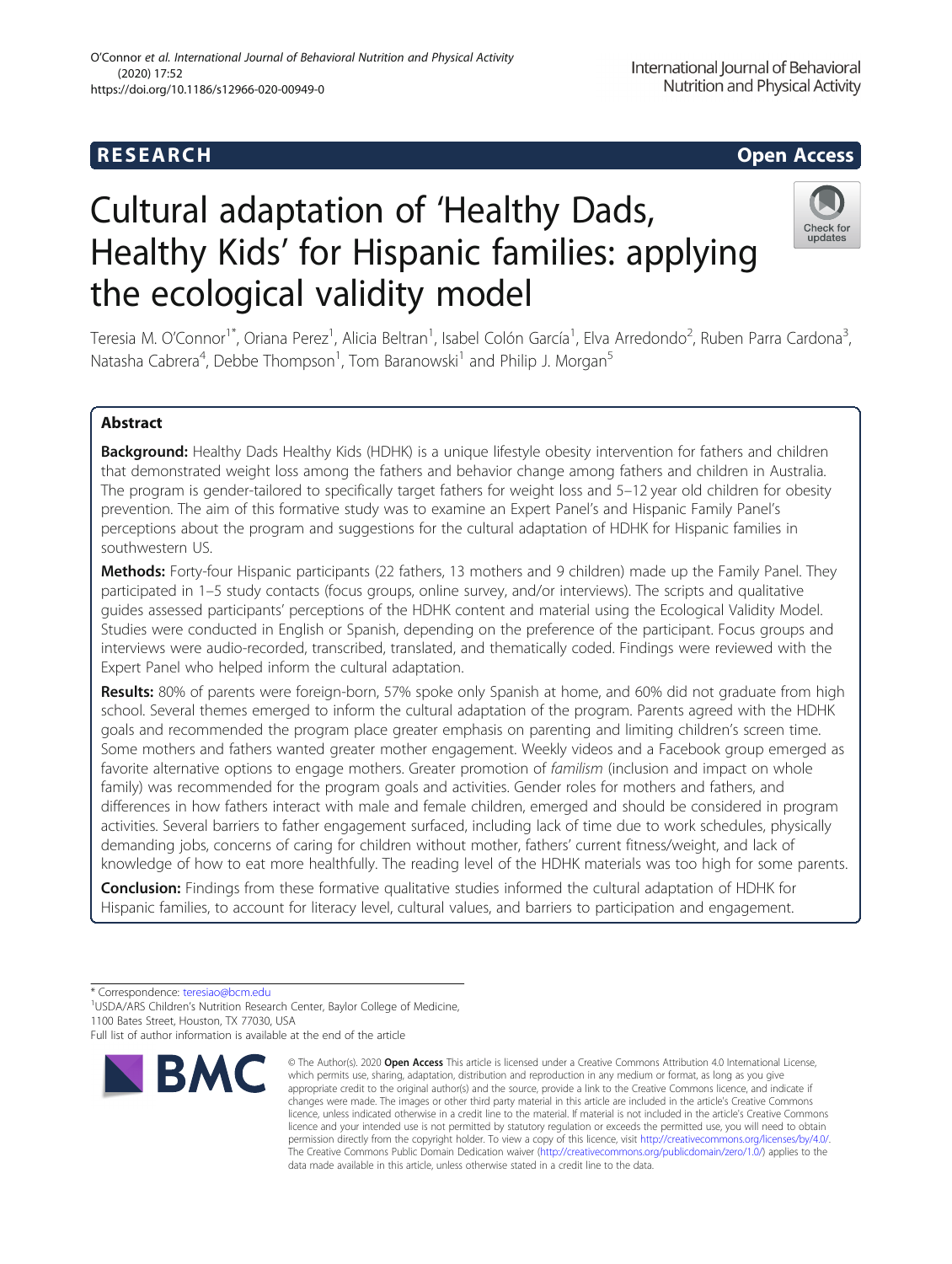#### Introduction

Obesity remains a public health problem in the US. As a group, Hispanic children are at higher risk for overweight and obesity compared to Non-Hispanic white children [[1\]](#page-16-0), putting them at higher risk for obesityassociated medical conditions [\[2](#page-16-0)]. On average, Hispanic men are also at greater risk for obesity compared to other men in the US [[3\]](#page-16-0) highlighting a health disparity for Hispanic families. Prior research supports the important influence fathers have on their children's eating and activity behaviors  $[4-6]$  $[4-6]$  $[4-6]$  $[4-6]$  and data are accumulating that Hispanic fathers are an important influence in their children's lifestyle behaviors [\[7](#page-16-0)–[9\]](#page-16-0). However, recent systematic reviews of pediatric obesity treatment and prevention trials have reported fathers have been only minimally engaged or targeted by such programs [[10](#page-16-0), [11\]](#page-16-0), despite their influential role on the health behaviors and outcomes of youth.

Healthy Dads, Healthy Kids (HDHK) is an evidence based, healthy lifestyle program developed in Australia to promote healthy eating, physical activity (PA), and weight loss for overweight or obese fathers, as well as healthy lifestyle behaviors among their 5–12 year old children for obesity prevention [[12,](#page-16-0) [13\]](#page-16-0). The 9 week program, based on social cognitive  $[14]$  $[14]$ and family systems theories [\[15\]](#page-16-0), was the first to successfully target fathers in a family-oriented lifestyle program. The program helped fathers reach their personal weight loss goal and positively influence their child's eating and PA behaviors. HDHK has been evaluated in randomized controlled efficacy [[12\]](#page-16-0), effectiveness [[13\]](#page-16-0) and dissemination trials [\[16\]](#page-16-0) in Australia. All trials demonstrated significant and clinically meaningful effects on fathers' weight loss, and fathers' and children's lifestyle behaviors [\[12](#page-16-0), [13,](#page-16-0) [16](#page-16-0)–[18](#page-16-0)]. HDHK primarily targets fathers and children, but includes mothers and siblings in one session to reach the entire family. Culturally adapting HDHK for Hispanic families offers promise as a novel approach to promote weight loss for Hispanic men and obesity prevention for Hispanic youth to reduce health disparities.

The goal of culturally adapting HDHK is to enhance engagement of low-income Hispanic fathers and families, and maximize the program impact on Hispanic families [\[19,](#page-16-0) [20\]](#page-16-0). Drawing from the mental health field, it has been found that programs that have multiple adaptations for a specific cultural group are more effective than those that only have a few adaptations [\[21](#page-16-0), [22](#page-16-0)]. Cultural adaptation includes systematically enhancing the language and cultural content of the program, while accounting for the context of the new target group to improve recruitment and retention of the target population, and promote desired parent and child outcomes [[19,](#page-16-0) [20\]](#page-16-0). For example, a qualitative study with Hispanic parents (mothers and fathers) in the US illustrated they desired to participate in parenting interventions that are culturally relevant to them, promoted collaboration and respect, included the cultural values of respeto and familism, facilitated learning in group settings, and promoted a sense of community [\[23](#page-16-0)]. Cultural adaptation may therefore promote satisfaction and relevance for the target population, but the adaptation needs to retain the core intervention components that promoted efficacy in original trials of the program [[21](#page-16-0)].

The Ecological Validity Model (EVM) proposed by Bernal and Sáez-Santiago is a framework to guide the culturally sensitive adaptation of interventions for new cultural groups [\[21](#page-16-0)]. EVM recommends adaptations across eight dimensions to culturally center an existing intervention: program goals, concepts, methods, content, persons, metaphors, language, and context. Table 1 provides definitions for the eight dimensions. The aim of this study was to culturally adapt HDHK for Hispanic families in the US based on the EVM.

#### **Methods**

The cultural adaptation involved two sets of contributors (i) a panel of Hispanic fathers, mothers and children (Family Panel) and (ii) a panel of researchers (Expert

Table 1 The dimensions to consider for culturally centering a program in the Ecological Validity Model (EVM)

| Culturally Centering<br>Elements | Bernal and Sáez-Santiago's EVM definition <sup>a</sup>                                                                                                                                                                           |
|----------------------------------|----------------------------------------------------------------------------------------------------------------------------------------------------------------------------------------------------------------------------------|
| Goals                            | Agreement between the intervention's intended goals and participant's understanding of the goals of the program.<br>Consideration should be made of participants' values, customs, and traditions.                               |
| Concepts                         | How theoretical constructs of the program are conceptualized and communicated to participants.                                                                                                                                   |
| Methods                          | The procedures and activities to follow for the achievement of the program goals.                                                                                                                                                |
| Content                          | The values, customs, and traditions held by a cultural group to be considered when delivering and assessing a program.                                                                                                           |
| Persons                          | The cultural understanding of the participant-facilitator relationship in a program.                                                                                                                                             |
| Metaphors                        | The cultural understanding of certain symbols, sayings and concepts that could affect recruitment and engagement in the<br>program.                                                                                              |
| Language                         | A mechanical translation of the program with consideration of the dialect and word choice by country of origin and<br>current living environment. The emotional expression of language and mannerisms should also be considered. |
| Context                          | The overarching socio-economic background of the participant, social support and relationship to their culture of origin.                                                                                                        |

<sup>a</sup> Dimension descriptions were adapted from [21]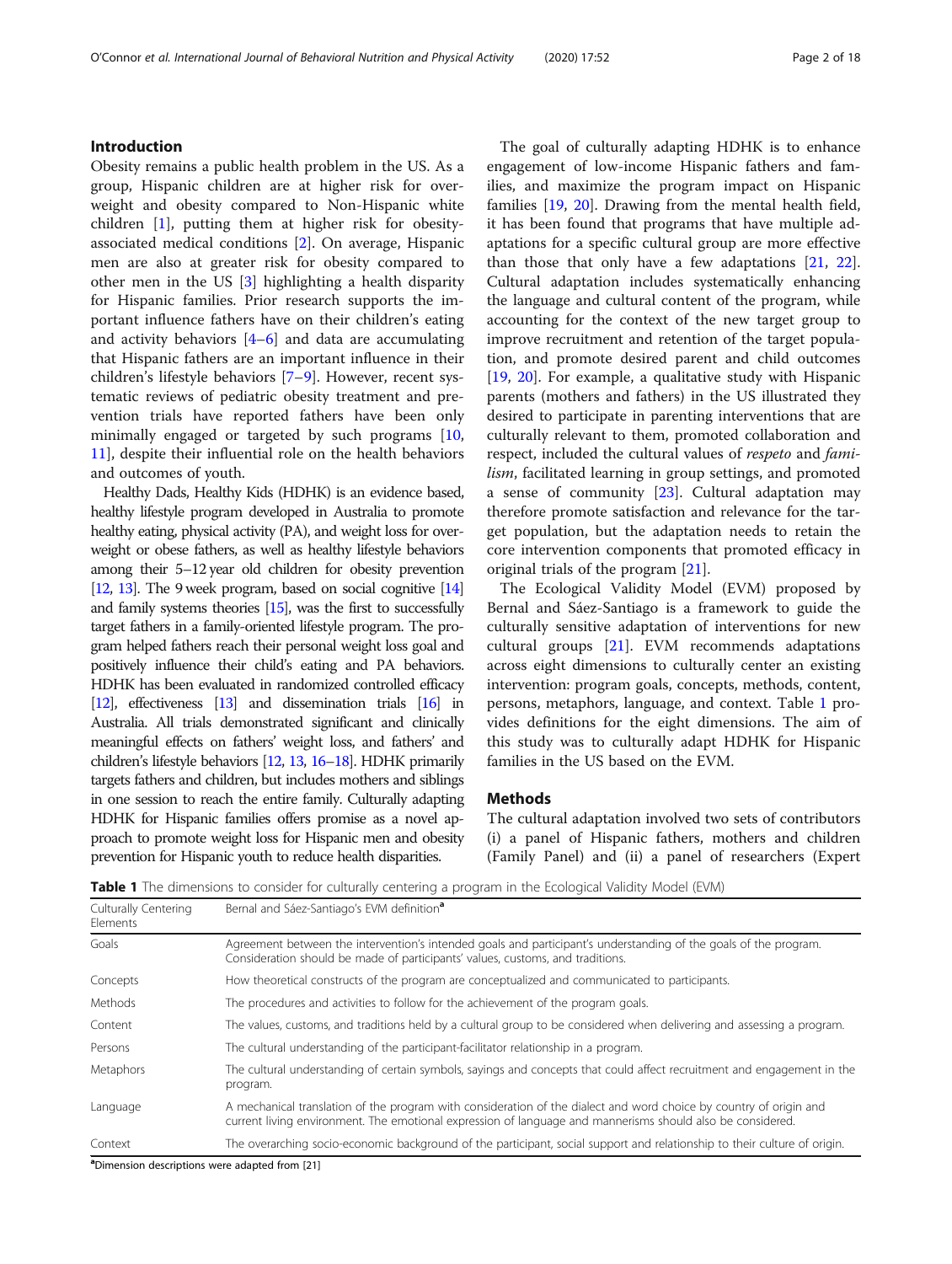Panel). The Family Panel included Hispanic parents and some of their children who participated in a formative qualitative study with multiple study contacts to help inform the cultural adaptation of HDHK described in this manuscript. In addition, the Expert Panel (coauthors EA, RPC, NC, PM), which included the original developer of Healthy Dads Healthy Kids (PM), helped guide the cultural adaptation of the HDHK program.

#### Participants

In order to reach a similar sample as the planned feasibility trial, recruitment for the Family Panel occurred at two Texas Children's Health Plan (TCHP) Center for Children and Women clinics in Houston, TX. TCHP is a Medicaid and Children's Health Insurance Plan (CHIP) provider for qualifying, low-income children and women in the southeastern part of Texas. Participants were recruited by posting and handing out fliers about the study in the waiting rooms of the two clinics. The same method was used to recruit mothers and fathers, but fathers were often asked to contact the study staff about the study by their partner (Mother) who received a flier in clinic. Children were recruited from the parents who were part of the Family Panel. To qualify, parents had to self-identify as Latino or Hispanic, be able to read or write in Spanish and/or English, and be a mother or father-figure (i.e., significant male figure in the child's life who participates in raising the child) of a 5–11 year old child. Their child also had to be a TCHP member and a patient at one of the TCHP Center for Children and Women clinics." Father figures" included selfidentified biological fathers, stepfathers, older adult brothers, grandfathers, or uncles. The person identifying as a father-figure will be referred to as 'father' in this study. Participants were excluded if the child or parent had a disease affecting their dietary intake (severe GI disease or food allergies), PA behaviors (e.g., physical disability, severe asthma), cognitive functioning (e.g., Down's syndromes, autistic spectrum disorder), or psychiatric functioning (e.g. schizophrenia) similar to what was planned for the feasibility study because these conditions could affect their ability to take part in a program like HDHK. Participants were also excluded if they had plans of moving away from the area in the next year, which would prevent them from continuing participation. Participants were invited to participate in as many study activities as they wanted, with a range of one activity (*n* = 11 parents, *n* = 9 children) to five activities (n = 1 parent). During the course of the study, an on-going rolling recruitment for the parent panel was conducted to replace those parents that could not or did not want to participate further, in order to ensure the panel was large enough to provide diverse perspectives and input. Parents were paid \$30 for each activity they took part in, for no more than five activities. Children received \$20 for taking part in one focus group.

#### Overview of the HDHK program

The original HDHK [[12,](#page-16-0) [13,](#page-16-0) [24](#page-16-0)] was a nine-week, groupbased program for overweight or obese fathers and their elementary-school aged children. The program participants met weekly for 90-min with three distinct parts, a) welcome/check-in, b) separate education components for fathers and children, and c) combined PA component for fathers and children. Each week covered different topics for the fathers and children. The PA component included facilitator-guided activities in rough and tumble play, fundamental movement skills, and fun fitness. All the physical activities encouraged fathers and children to take part together in fun, challenging games that they can also do at home. Fathers and children attended all the sessions together, and mothers and siblings were invited to take part in one session.

The objective of cultural adaptation is to augment the ecological and external validity of the program for a different cultural group than was originally intended. However, as described in the EVM it is important to retain the core components in the program to increase the chances it will be effective for a new target population [[21\]](#page-16-0). Several core components of HDHK were identified to be retained [[12,](#page-16-0) [13](#page-16-0)]. Targeting fathers in a gendertailored manner was the fundamental premise of HDHK and therefore a core component [[25\]](#page-16-0). Second, fathers were encouraged to reciprocally change their lifestyle behaviors and to be good role models for their children, while children were encouraged to support their father in weight loss efforts by prompting him at home to be more active and eat more healthily (termed reciprocal *reinforcement*  $[25]$  $[25]$ ). Third, fathers were taught authoritative parenting techniques and encouraged to spend more quality time with their child. Fourth, the program was delivered to a group with an emphasis on engaging in PA and healthy eating habits together as a family. These core components helped achieve the primary aims of the original HDHK program, which were weight loss for fathers and obesity prevention for children.

#### **Procedures**

Parents from the family panel were invited to participate in multiple study activities (Table [2](#page-3-0)), over a 12-month period (6/2017–6/2018). The research team held their first call with the Expert Panel in May 2017 to discuss the cultural adaptation of HDHK. This discussion informed the development of the focus group guide for the first contact with parents from the Family Panel. The focus groups with the parents introduced the HDHK program to the fathers and mothers in English or Spanish and allowed them to provide their initial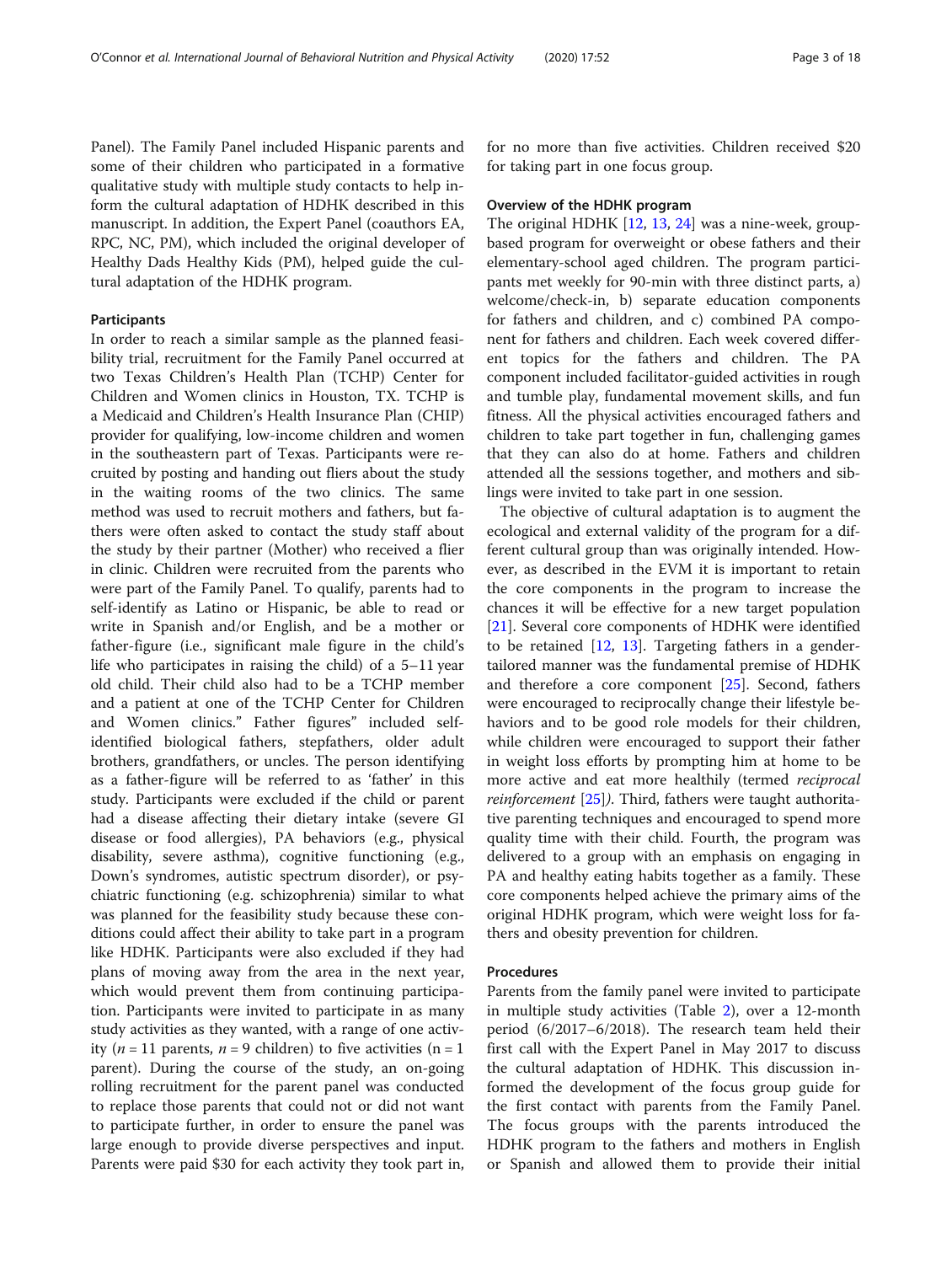| Type of Contact                                                                                                                                             | Purpose                                                                                                                                                                                                                                                                                                                                                                                                                        | Ecological Validity Model n<br>dimension explored              |                                  |
|-------------------------------------------------------------------------------------------------------------------------------------------------------------|--------------------------------------------------------------------------------------------------------------------------------------------------------------------------------------------------------------------------------------------------------------------------------------------------------------------------------------------------------------------------------------------------------------------------------|----------------------------------------------------------------|----------------------------------|
| Focus Groups (three)<br>1 Spanish-speaking, Fa-<br>thers and Mothers<br>1 English-speaking, Fa-<br>thers and Mothers<br>1 Spanish-speaking,<br>only Fathers | Identify whether key components of the HDHK need to be adapted or changed<br>for the Houston Hispanic community. Identify any new concepts that may need<br>be added to HDHK to meet the needs of Hispanic families in Houston.                                                                                                                                                                                                | Goals<br>Concepts<br>Methods<br>Content<br>Language            | 17<br>(10 Fathers, 7<br>Mothers) |
| Online Survey, Fathers<br>and Mothers                                                                                                                       | Introduce and get feedback on parental preferences for the initial ideas for<br>adaptation of program name, logos and colors; and the initial adaptation of play<br>cards.                                                                                                                                                                                                                                                     | Content<br>Metaphors<br>Language                               | 21 (11 Fathers,<br>10 Mothers)   |
| Follow-up Interviews,<br>Fathers and Mothers                                                                                                                | Clarify responses from online survey on program colors, adapted name and<br>logos and initial adaptation of play cards. Assess barriers and facilitators for<br>having fathers and their children a) be more active together, b) eat healthier,<br>and c) participate in the HDHK program. Identify preferences and suggestions for<br>additional resources that will be provided during the implementation of the<br>program. | Methods<br>Content<br>Metaphors<br>Language<br>Context         | 16 (7 Fathers,<br>9 Mothers)     |
| Cognitive Interviews,<br>only Fathers                                                                                                                       | Assess their understanding of instructions and items and ease in completing a<br>survey questionnaire regarding their parenting practices. Assess whether the<br>survey accurately reflects parenting practices they use to influence their<br>children's nutrition and PA behaviors and if additional concepts should be<br>added.                                                                                            | Language<br>Context<br>Content                                 | 12 (All Fathers)                 |
| Interviews, Fathers                                                                                                                                         | Assess fathers' perceptions and goals of their own health, motivation to<br>participate in a program like HDHK, reaction to program concepts (such as<br>"changing the shape of the work week"), and understanding of terms and<br>phrases used in the adapted material                                                                                                                                                        | Goals<br>Concepts<br>Methods<br>Content<br>Persons<br>Language | 5 (All Fathers)                  |
| Interviews, Mothers                                                                                                                                         | Assess how mothers preferred to receive information and be engaged in the<br>program when program sessions remained targeting fathers and children (a core<br>component)                                                                                                                                                                                                                                                       | Goals<br>Concepts<br>Methods<br>Content                        | 7 (All Mothers)                  |
| Focus Groups, Children<br>1 English-speaking<br>1 Spanish-speaking                                                                                          | Identify whether key components of the HDHK children's materials and activities<br>need to be adapted or changed for Hispanic children. Identify any new concepts<br>that may need be added to HDHK children's materials to meet the needs of<br>Hispanic children.                                                                                                                                                            | Concepts<br>Methods<br>Content<br>Context<br>Language          | 9                                |

<span id="page-3-0"></span>Table 2 Study Contacts with Family Panel

impressions of the program. The focus group guide further explored parents' thoughts of the HDHK goals and on several HDHK concepts, methods, content, and language translation issues. The Expert Panel was presented the initial findings from the focus group on a teleconference in the fall of 2017. During the call, the panel team provided input on the proposed program names, logos, and session formats. The discussions and questions that arose during this review of the focus group findings and initial plans for cultural adaption, informed the questions for the online-survey and follow-up in-depth interview. The online survey provided a format for the parents to provide quick responses for several closed ended questions, such as preferences for layouts, logos, colors, and names. The follow-up interviews explored the reasons behind their selections, as well as barriers and facilitators for participation and engagement, and additional resources they might find helpful. Asking about this in individual interviews allowed discussion of more sensitive topics that participants may not have wanted to bring up during the focus group discussion. The findings from the first three study activities were summarized to the Expert Panel during a two-day, inperson meeting in the spring of 2018. With this information, the Expert Panel helped the research team prioritize and decide on how to best adapt the program materials and content to address the needs and preferences of the Hispanic community. The discussions during the in-person meeting, identified a few additional areas the Expert Panel recommended the research team explore with the Family Panel. These included questions about fathers' motivations to participate in the program, thoughts about their own health and specific concepts discussed in the program (e.g. "changing the shape" of their work week to be able to spend more time with their child (ren)). This informed the next set of interviews with the fathers. Additionally, the research team and Expert Panel decided to keep the focus on fathers during the program, but thought it would be important to identify ways to engage mothers more in the culturally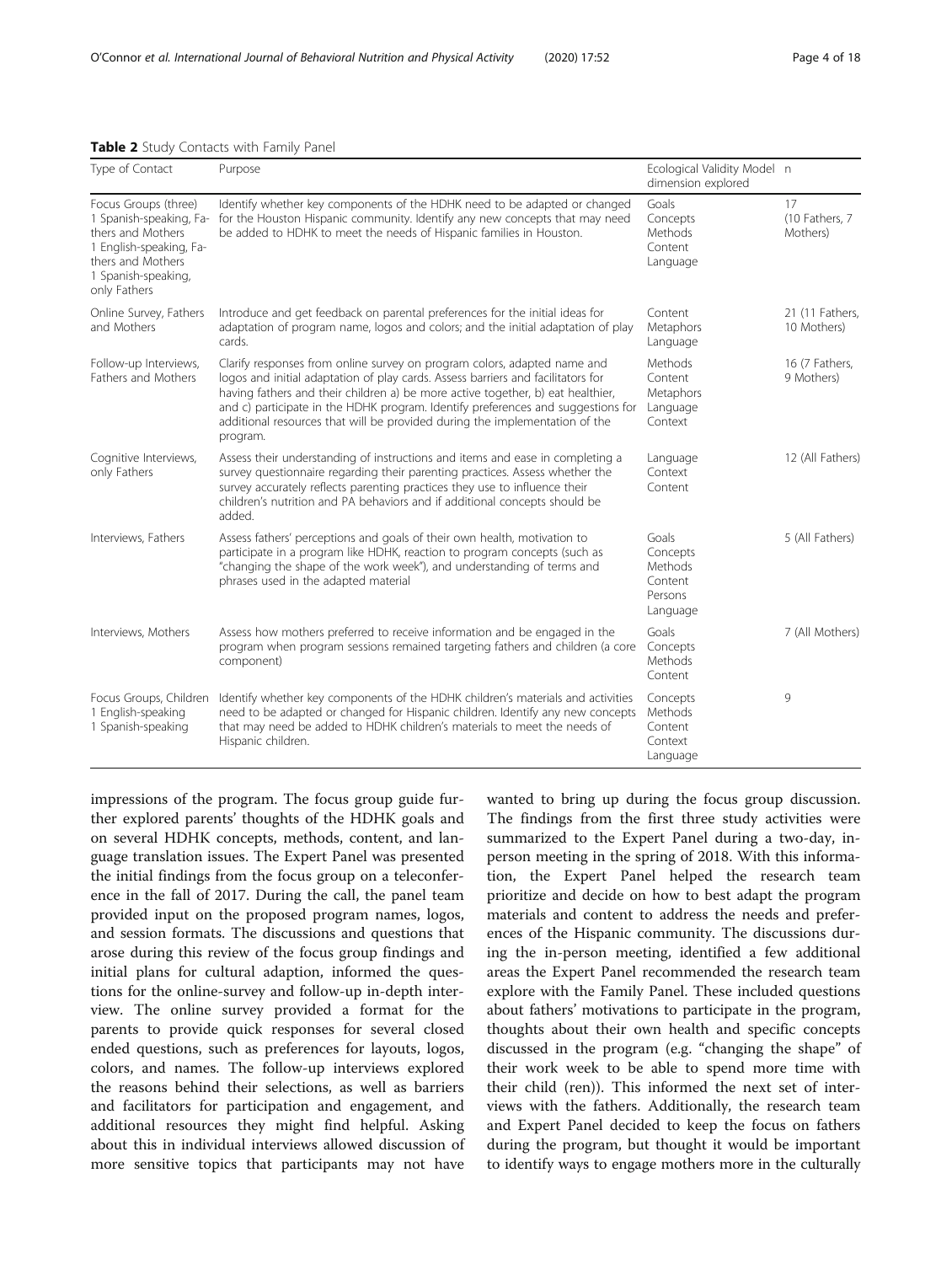adapted version of HDHK. This informed the last set of interviews with the mothers. These last study activities, as well as the focus group with children, allowed the research team to make final decisions about the cultural adaption of the program to be assessed in a feasibility trial. Participating fathers were also invited to take part in a cognitive interview to inform the Spanish translation and adaptation of a survey instrument to assess fathers' parenting practices regarding PA and eating for children. Information from the cognitive interview will not be summarized here, other than fathers' feedback on language. Table [2](#page-3-0) provides an overview of the iterative studies and EVM dimensions addressed at each step.

In the first panel activity, participants received an overview of the original HDHK program through a short video, power point presentation, and/or review of physical copies of the original or partially adapted HDHK material (e.g. translated into Spanish for the Spanish speaking groups/interviews). Focus group and interview guides were developed to assess participants' thoughts and input on the program with a focus on the eight dimensions of EVM [\[21](#page-16-0)]. For example, focus group participants were presented with the goals of the original HDHK program and the participants' beliefs and desired outcomes of such a program were examined. In addition, the fathers' thoughts on the weight management goal were further explored in interviews. A second example from the interviews, mothers were asked their preference from four options for how to best keep them engaged and informed about the program: a) a handbook given at the start of the program, b) weekly newsletter mailed to their house, c) weekly emails and/or d) short videos sent via Facebook group or text. An example of each was presented to them during the interview to examine and comment on.

Bilingual staff trained in qualitative methods conducted the focus groups and interviews. Panel activities were conducted in English or Spanish. Scripted openended questions were posed, followed by probes and/or prompts to clarify and expand on the responses when needed. All the focus groups and interviews were audiorecorded, professionally transcribed and, if necessary, professionally translated into English.

#### Analysis

Bilingual staff reviewed all the transcripts and compared them to the original recordings for quality assurance of transcriptions and translations. English-language transcripts were coded using NVivo 11 (QSR International; 2015) independently by two out of four bilingual staff, who referred back to Spanish transcripts if needed for clarification. An unstructured thematic coding approach was used for each activity to allow codes to capture the voice of the participants. Codebooks were developed and maintained for each activity. Coding differences between coders were reviewed and consensus achieved through discussion. Reports summarizing the main themes and subthemes were developed for each research activity. Overarching and sub-themes were next identified across the reports of all the research activities, organized by the eight EVM dimensions. Illustrative quotes are provided at the end of some themes. Descriptors of the participant who provided a quote included parent or child, sex of the participant, the type of research contact the quote was derived from, and the language of the interaction. The study was reviewed and approved by the Institutional Review Board at Baylor College of Medicine (protocol 38237) and all participants provided signed informed consent and/or assent to participate.

#### Results

A total of 44 people took part in the Family Panel, 22 fathers, 13 mothers and 9 children (6 boys and 3 girls). The mean age for the parents was 37.3 years (SD 8.4 years) and the mean age of the children was 9.2 years (SD 1.3 years). See Table [3](#page-5-0) for full demographic descriptors. Participants took part in 1–5 of the study activities. The results of the qualitative analyses across all five activities are summarized below, organized by the EVM dimensions.

#### EVM dimension: goals

The parents in the Family Panel were presented with the six main goals of the HDHK program: 1) Teach fathers how their attitudes towards eating and PA influence the whole family; 2) Encourage fathers to be healthy, positive role models for their family; 3) Teach fathers effective ways to encourage healthy behaviors in their children; 4) Assist to prevent or manage obesity in children; 5) Help fathers achieve a healthy weight; and 6) Improve the relationship(s) between fathers and their child (ren) through PA and healthy eating. Several main themes emerged across the study activities regarding the HDHK goals.

There is a need for a program that focuses on Hispanic fathers. Subthemes included, the program would benefit Hispanic fathers' and children's health, improve bonding between father and child (ren), and make children happy. It was noted that there are other family based programs, but none specifically for fathers. Focusing on fathers was seen as unique and important because fathers are often overlooked and not always allowed to or interested in taking an active role in childrearing within Hispanic families.

"Yes try to focus on making dads aware to actively participate in his family duty, because he is an important factor in the process of raising children, not only by being an example but in roles of recreation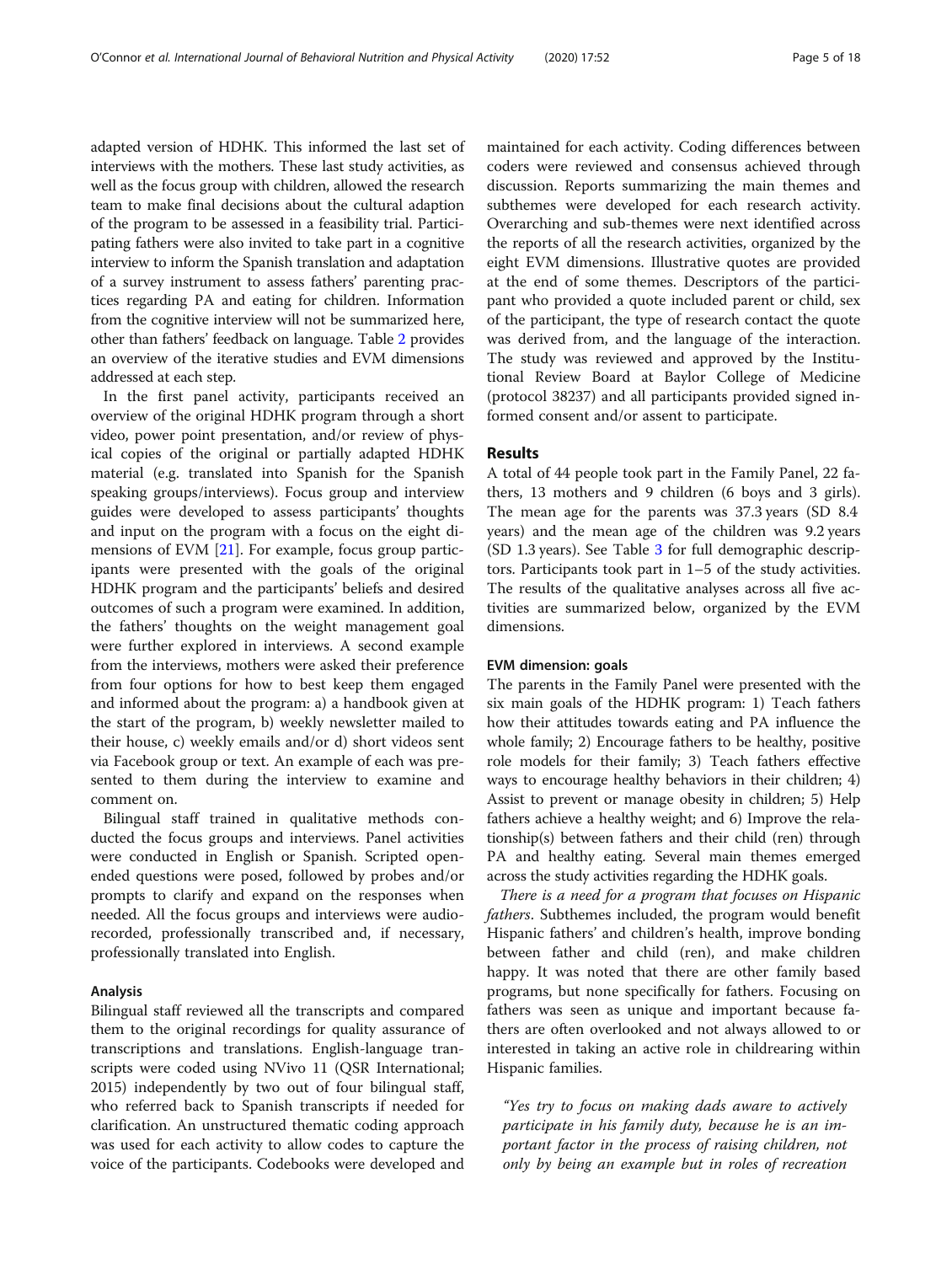<span id="page-5-0"></span>O'Connor et al. International Journal of Behavioral Nutrition and Physical Activity (2020) 17:52 Page 6 of 18

| Table 3 Socio-demographics of parent and child panel<br>Demographic Variable | Number | Percent |
|------------------------------------------------------------------------------|--------|---------|
| Parent sex, $n = 35$                                                         |        |         |
| Male                                                                         | 22     | 63%     |
| Female                                                                       | 13     | 37%     |
| Child sex, $n = 9$                                                           |        |         |
| Male                                                                         | 6      | 67%     |
| Female                                                                       | 3      | 33%     |
| Parent education                                                             |        |         |
| Less than High School                                                        | 21     | 60%     |
| High School/GED                                                              | 10     | 29%     |
| Greater than High School                                                     | 4      | 11%     |
| Family income                                                                |        |         |
| <than \$20,000<="" td=""><td>10</td><td>29%</td></than>                      | 10     | 29%     |
| \$20,000-\$39,999                                                            | 22     | 63%     |
| $>$ \$40,000                                                                 | 3      | 9%      |
| Language spoken at home                                                      |        |         |
| English                                                                      | 2      | 6%      |
| Spanish                                                                      | 20     | 57%     |
| Both English and Spanish                                                     | 13     | 37%     |
| Parent born in the US                                                        |        |         |
| Yes                                                                          | 7      | 20%     |
| No                                                                           | 28     | 80%     |
| Country where born, if outside US                                            |        |         |
| Mexico                                                                       | 13     | 46%     |
| Honduras                                                                     | 9      | 32%     |
| Puerto Rico <sup>a</sup>                                                     | 1      | 4%      |
| Colombia                                                                     | 1      | 4%      |
| Guatemala                                                                    | 1      | 4%      |
| Missing                                                                      | 3      | 11%     |
| Family Country of Origin                                                     |        |         |
| Mexico                                                                       | 16     | 46%     |
| Honduras                                                                     | 8      | 23%     |
| Colombia                                                                     | 1      | 3%      |
| Guatemala                                                                    | 1      | 3%      |
| <b>USA</b>                                                                   | 4      | 11%     |
| Multiple - Other                                                             | 4      | 11%     |
| Missing                                                                      | 1      | 3%      |
| Relationship with the child                                                  |        |         |
| Father                                                                       |        |         |
|                                                                              | 18     | 51%     |
| Step Father                                                                  | 3      | 9%      |
| Other male relative                                                          | 1      | 3%      |
| Mother                                                                       | 13     | 37%     |
|                                                                              | Mean   | SD      |
| Parents Age (years) $n = 35$                                                 | 37.31  | 8.4     |
| Child Age (years) $n = 9$                                                    | 9.22   | 1.3     |

The % values in some categories do not sum to 100% due to rounding GED general education diploma

US United States<br><sup>a</sup>Participant reported being born outside of US and identified country as Puerto Rico. Given the cultural difference of Puerto Rico from Latin American and South American countries, this was retained despite Puerto Rico being a territory of the US

and spending time with their children alone without the mom being present. It's not only moms. Like he said, they look at me like I'm an ogre. And women sometimes are to blame for that." (Father, Focus Group, Spanish)

Facilitating father-child bonding was important. Increasing bonding between father and child (ren) emerged as the goal parents liked most about the program. Subthemes included the program would allow fathers to get closer to their children, and it would allow them to spend more time with children doing fun activities. Participants believed both fathers and children would like this aspect of the program.

"[My daughter] would be very happy that her dad is with her, participating." (Mother, Interview, Spanish)

Hispanic men wanted to learn how to be healthy. Fathers wanted to learn more about nutrition and how to be healthy for the benefit of themselves and to help their children be healthy. Fathers wanted to be healthy to continue to be present for their children and they wanted to help their children to learn about eating healthy and PA at an early age to benefit them later in life.

" … if you don't take care of yourself, you're not going to be there for your kids or your grand kids." (Father, Interview, English)

Weight management for Hispanic men was important. Of the fathers who participated in the interviews assessing fathers' attitudes about their health, all agreed that weight management was important for fathers. Subthemes included that being overweight made fathers feel uncomfortable or poorly; and weight control was difficult. Reasons provided for the difficulty in weight control included ready access to fast food, lack of time to cook, ease of over-eating, and long work hours.

"I believe they would think [having a healthy weight] is good …. .Because the majority of people want to live well." (Father, interview, Spanish)

However, one participant thought some other Hispanic men might feel offended by the program targeting weight management for men.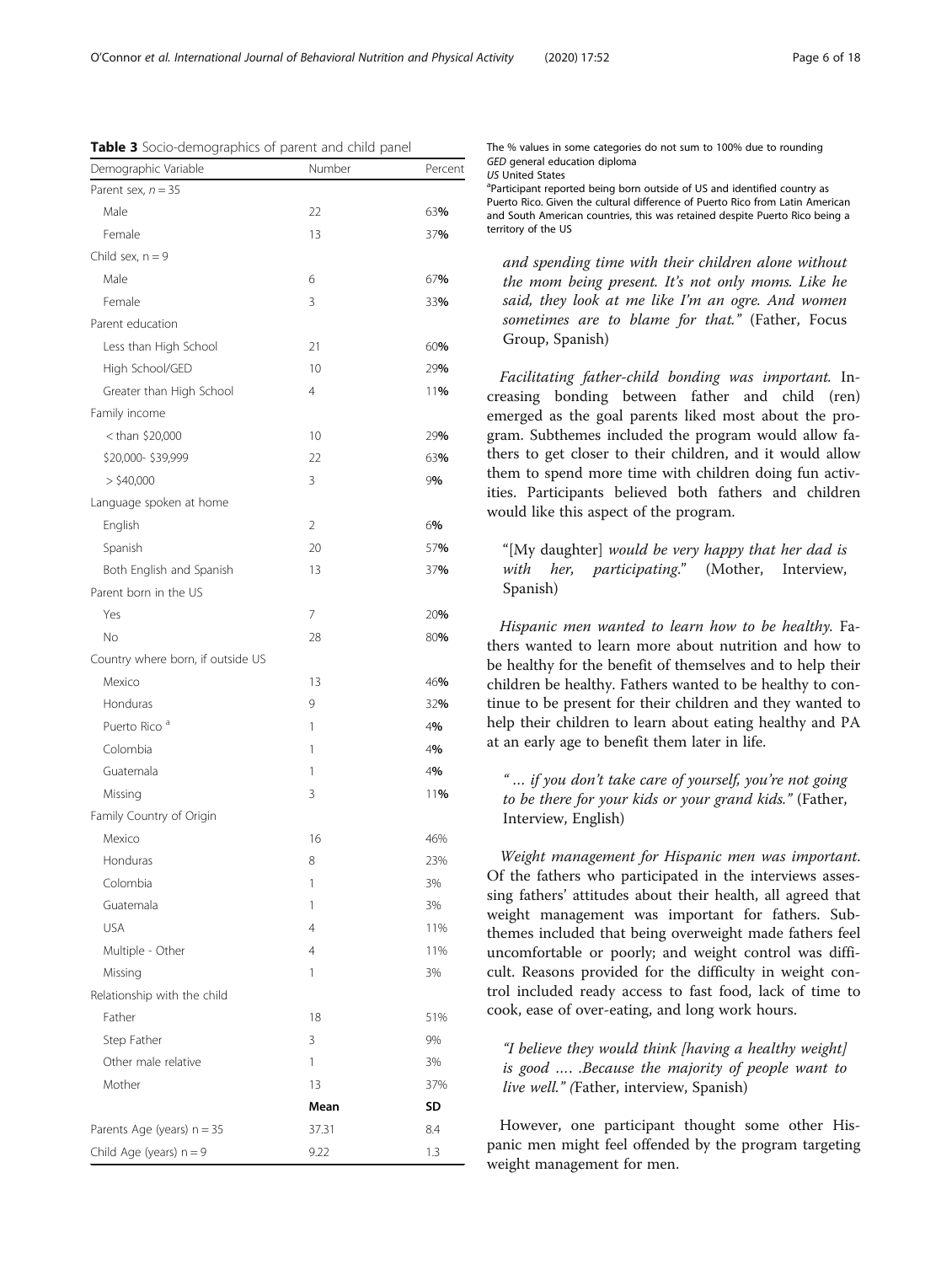Parents wanted the program to focus more on how to reduce screen time for their children and parenting skills for fathers. Excess screen use by children was identified as a common problem that parents did not feel equipped to handle. Wanting to learn more about parenting in general and specifically for restricting screen use reoccurred as subthemes.

"You need to understand that, as a parent, we don't know what we're doing wrong or what's going on, you know? So we're trying to learn ourselves to- what can be the best way to raise these kids because they don't come with a manual." (Mother, focus group, English)

#### EVM dimension: concepts

Four concepts from HDHK's core components were explored across the study activities with parents. The core components included a) the focus on fathers, b) how men's attitudes toward eating and PA influence the rest of the family, c) fathers are important role models for children, and d) reciprocal reinforcement.

a. The focus on fathers in the program by gender tailoring it to proactively engage fathers in their children's eating and PA behaviors: Four themes emerged regarding the focus on fathers. One theme was appreciation. Parents noted fathers were often overlooked and not given the opportunity to work on their relationship with their child. Many fathers and mothers appreciated a program specifically for fathers.

" … we almost never have programs for dads … The foundation of family here is the mother. The father is nonexistent." (Father, focus group, Spanish)

A few thought a father-only program may make it more likely for fathers to participate.

" maybe knowing that it's going to be only dads, men … maybe that will encourage them more, that there won't be moms, … they are not going to be the only ones" (Mother, interview, Spanish).

Some mentioned the traditional role of Hispanic men not being as involved with their children may make some fathers reluctant to take part. A few recommended the focus should be on the whole family. In fact, the cultural concept of *familism* emerged several times when discussing who should attend the program with a few participants wanting mothers to take part in all aspects of the program.

"No I think it would be good for moms to be included for all of it. To coexist as a family." Followed by "Everyone. The whole family" (Father followed by Mother, couple, Focus group, Spanish).

b. Men's attitudes toward eating and PA and how these behaviors influence the family: Several themes emerged for this core component. Hispanic men may not be considered completely healthy. The reasons included a lack of exercise, having a 'belly', being overweight or in the process of losing weight, getting very tired while working, or eating a lot of fast food. Hispanic food preferences were identified as a barrier to adopting a healthier diet.

"You know they will be like, no more tortillas and – I don't know it is just I like to – I like Hispanic food, I like Mexican food. Part will be – yeah the food itself like – healthy food doesn't taste good." (Father, interview, English)

Some Hispanic men desired to learn about eating more healthfully.

"I believe they would take it into consideration, telling them about food that is healthier and cheaper, and teach them all the food that we eat … we are in a country that if you go to any corner you eat mostly bread, soda … that's the only thing they're going to eat … nowadays, energy– they say there is a lot of liquids that have energy … we don't really see all the calories and sugar it contains." (Father, interview, Spanish).

Some Hispanic fathers did not believe other Hispanic fathers have positive attitudes about PA. This primarily related to Hispanic men being tired after physically demanding jobs. Having fathers and children be active together was perceived as one of the best parts of the program. Subthemes that emerged included fathers' desire to know how to do exercises and find places to exercise with their children.

" … talking about the program, if you know that there is a program where you can be active with your children … I believe that is what everybody wants, to be active with the children" (Mother, interview, Spanish).

c. Fathers as important role models for their children: Role modeling by fathers was viewed as important and a potential way to motivate men to participate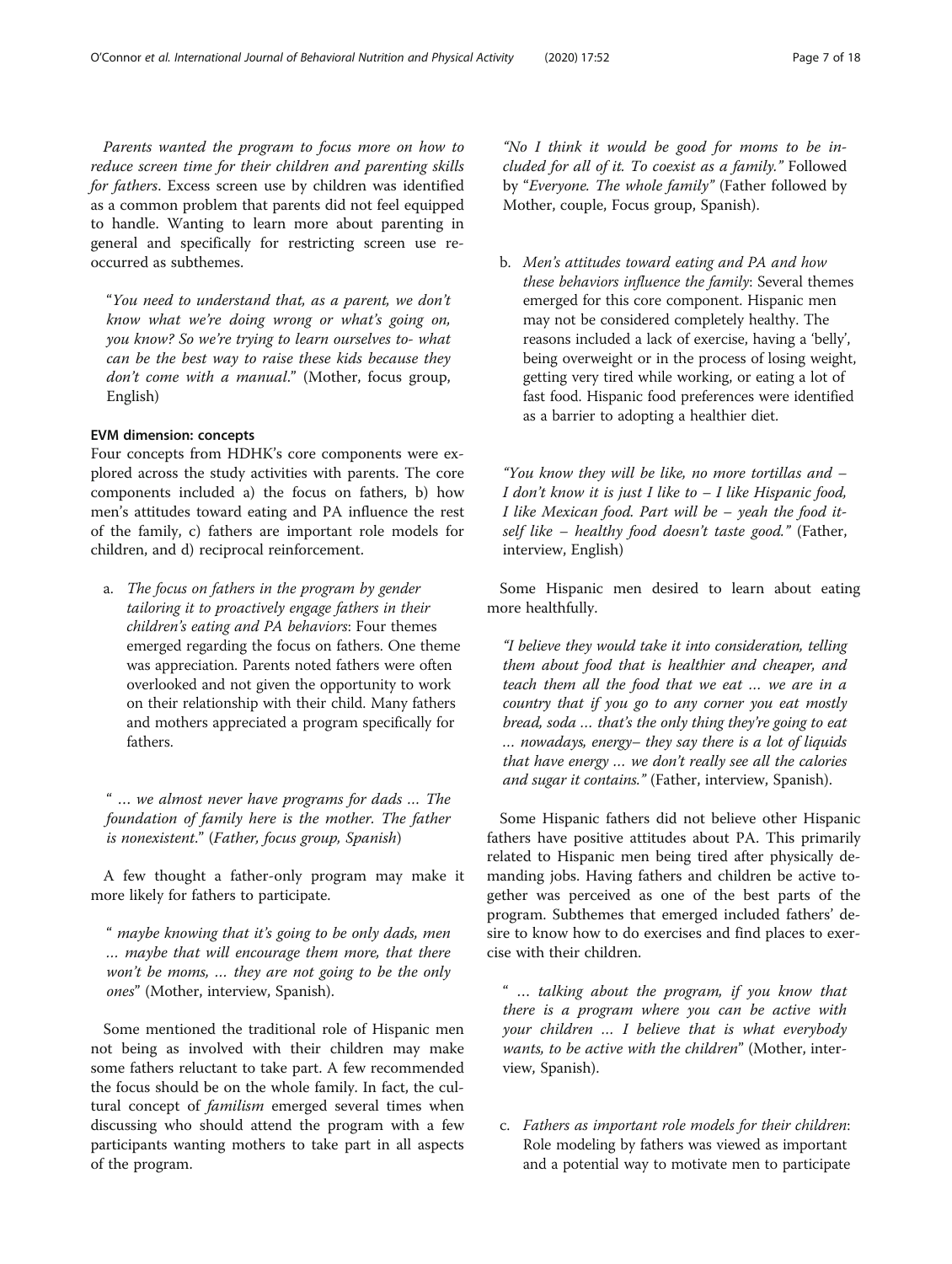in a program like HDHK. One participant expressed that children would be more likely to take part in the Fun Fitness component if they saw their father doing it.

"… He wants to do it to be like dad …" (Father, focus group, English)

d. Reciprocal Reinforcement: The themes that emerged for reciprocal reinforcement demonstrated that this core component was not liked by all. Some fathers expressed incredulity that their children would try to make them be healthier and it is usually parents who try to get their children to be more physically active and eat healthier.

"I'm more active than they are" (Father, focus group, English)

"That our kids are helping us? In my particular case, it's the other way around. … In my particular case, I don't see my kid … How should I say it? Wanting to eat healthy. To them, it's only pizza and pasta." (Father, focus group, Spanish)

Some participants noted that other parents might not respond well to their children's attempts to help them be healthier

"Don't tell me what to do." "Some fathers do, do that … "(Father followed by Mother, focus group. English)

On the other hand, a few parents agreed they would have a positive response to their children's attempt to help them be healthier.

"Yes because sometimes I get home and my son ask me to go to the park for a bike ride, so he is who … So I say: 'let me rest a bit and we'll go in a moment'". (Father. Focus group, Spanish)

A few children believed their father would accept coaching from them.

"That is good to help him be healthy" (Boy, focus group, Spanish)

However, most children expressed the sentiment that their father would not trust or listen to them if they told him what to do.

"Well maybe not that good because you can't actually boss him around" (Boy, focus group, English)

#### EVM dimension: methods

We explored five main HDHK methods: a) session schedules, b) activities, c) home games and sport activities, d) behavior change techniques, and e) how to engage mothers.

- a. Schedule of the sessions: The primary theme that emerged was the need to schedule sessions to accommodate busy work schedules for fathers. Weekday evenings or weekend mornings or afternoons were identified as best times to schedule sessions.
- b. Group Session Activities: Several themes emerged regarding the session activities. The parents suggested the program should avoid making participants feel they are being lectured. Subthemes included to cut down on time spent on lectures, increase playtime, make slides easy to understand, and avoid a lot of text. Some reported it is important to deliver health content to participants, but not to deliver too much information or material at once.

"Maybe, it's not that we are not going to get it, we are going to get it. But since it will be a lot of information, there won't be so much enthusiasm in that. We have to enter little by little, like one step at a time, so that they take it into consideration." (Mother, interview, Spanish)

The PA components were well received. Many subthemes emerged including PAs that create a competitive environment for children and fathers would be motivating for them. Parents liked the idea of teaching basic sports skills on how to properly throw, run, jump, kick, etc. to children because some children grow up never learning this. Parents liked fun fitness because it offered a "distraction" for their children from video games and phones. Fathers mentioned they already did "wrestlinglike" games with their children (rough and tumble play), and many who were not already playing such games were willing to try rough and tumble games with their children. Silly wrestling games with their children (rough and tumble games) may not be well received by some Hispanic men due to cultural beliefs about gender roles for fathers (see further discussion on machismo in Content section). The fitness level of fathers and children was identified as a concern for some, who felt the level of difficulty of some of the PA activities and fitness level required to perform the activities was high. They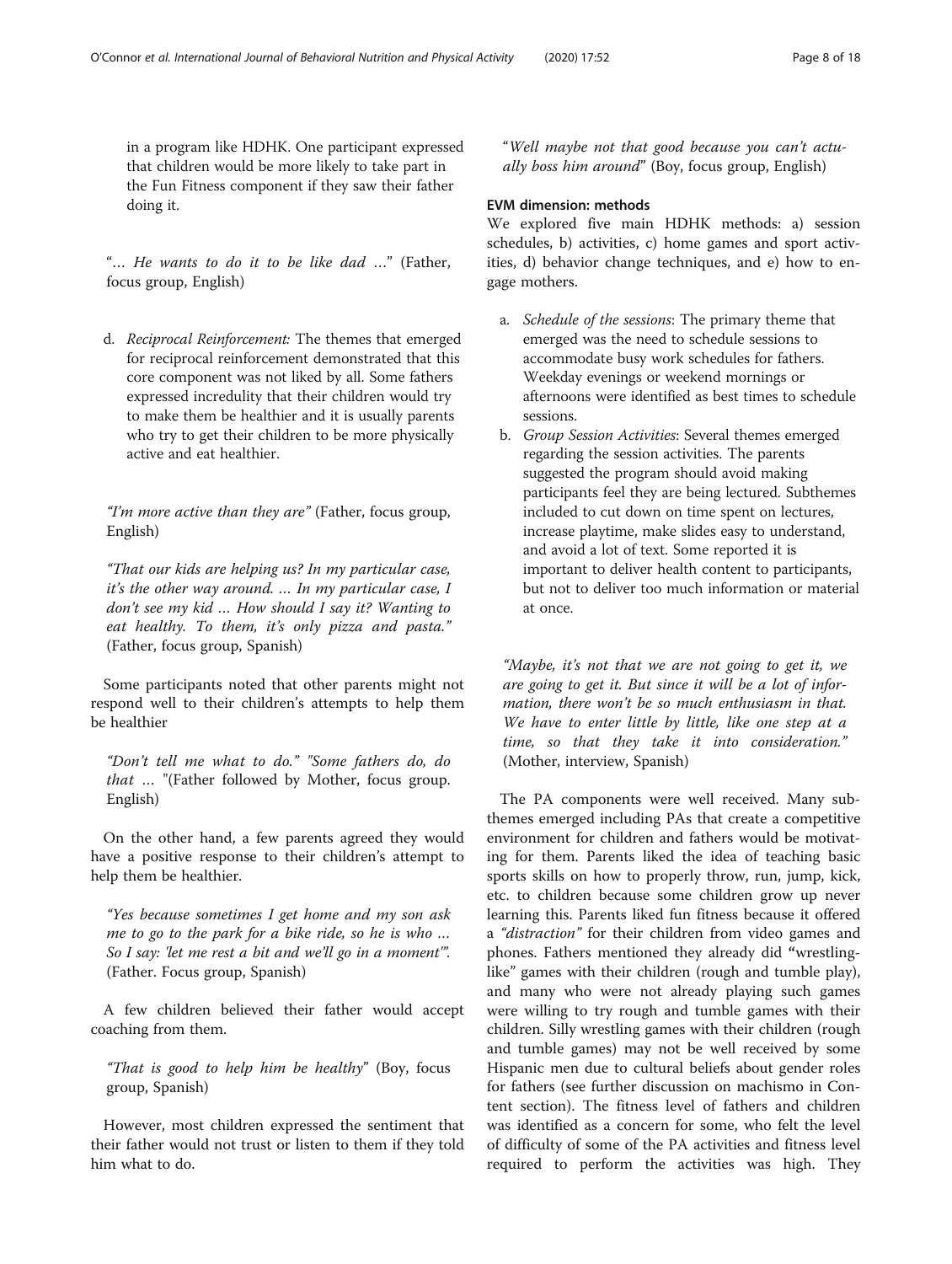suggested variations or modifications may be needed for some. Overall, the children were excited to play rough and tumble games with their father. The children expressed their excitement for the games and thought this form of play would be fun and funny to play with their fathers.

#### "… we get to play with our dad finally." (Boy, focus group, English)

Some children had concerns with playing PA games with their father because fathers would not have enough time to play with them due to work obligations, fathers would be too rough during playtime, fathers are not "playful," and a few believed their father would dislike playing the games with them.

"He never watches, he never sits down or watches the TV or lays down on the bed. He's always outside working so he never has time to come inside and spend time with us" (Boy, focus group, English)

Some parents echoed the idea Hispanic fathers are not that playful.

"They don't get involved in the sense that when it's time to play, the one who plays and jumps with the children, in a lot of homes, is the mom. The father has the concept of being the provider in the home, so he came tired. So, maybe with this program, the dad will wake up … and he will know that this will help … both for their children and for them." (Mother, interview, Spanish)

c. Home games and sport activities: HDHK encouraged fathers and children to be active during the week by using a set of game cards to get them active at home. The game cards reinforced 15 fundamental movement and sports skills for children (movement, ball skills, balance and rough and tumble play). Each card illustrated the correct form and steps of each skill and provided games for the father and child to play at home to practice the skill. The themes that emerged for participants' reaction to the game cards, included that the cards gave families ideas of activities they can do to increase their PA. Parents stated they would like to try many of the games with their child. They offered variations for some of the games to illustrate how they remembered playing a similar game as a child. They also provided names in Spanish or English for what they called some of the games as a

child. Some suggested to make the instructions easier to read and cards more colorful. Children recommended the reading level should be lower for their parent to read the rules of the games. In fact, the overall observation during the focus groups, interviews and cognitive interviews was some fathers' reading level appeared to be lower than the seventh grade level.

d. Behavior Change Techniques: In addition to the game cards, fathers and children were asked to participate in other home activities during the week. This included asking fathers and children to select from a variety of health challenges for themselves each week, including healthy eating, PA and TV challenges. Several main themes emerged, including children were excited about setting health challenges for their father. Family meals were already common and an important time to spend together as a family. Cooking healthily was viewed as a challenge, especially for traditional foods from Mexico and other Latin American countries. Some parents mentioned that many Hispanics lacked knowledge and desired to learn about how to cook healthy recipes at home.

"To teach us to eat less fat, and to eat healthier foods, because the majority of Hispanic families, anything that is with oil, or fried stuff as they call it, is the tastiest but it's the most damaging." (Father, interview, Spanish)

Fathers and children will be taught to use goal setting in the program. The main theme to emerge regarding goal setting was an appreciation for using individual goal setting to encourage behavior change for fathers and children.

Start setting goals for how many healthy meals you eat a week until you don't look at fast food, you don't think about fast food" (Father, interview, English)

e. Ways to engage and inform mothers of the program: If they were not invited to all the program sessions, most of the mothers preferred to receive program information through videos sent via Facebook. A variety of reasons emerged: there is no need to read it; it is a practical way to receive information; it is what people use most now-a-days; it is easier to access technology; and it is an easier way to learn for people who are more visual.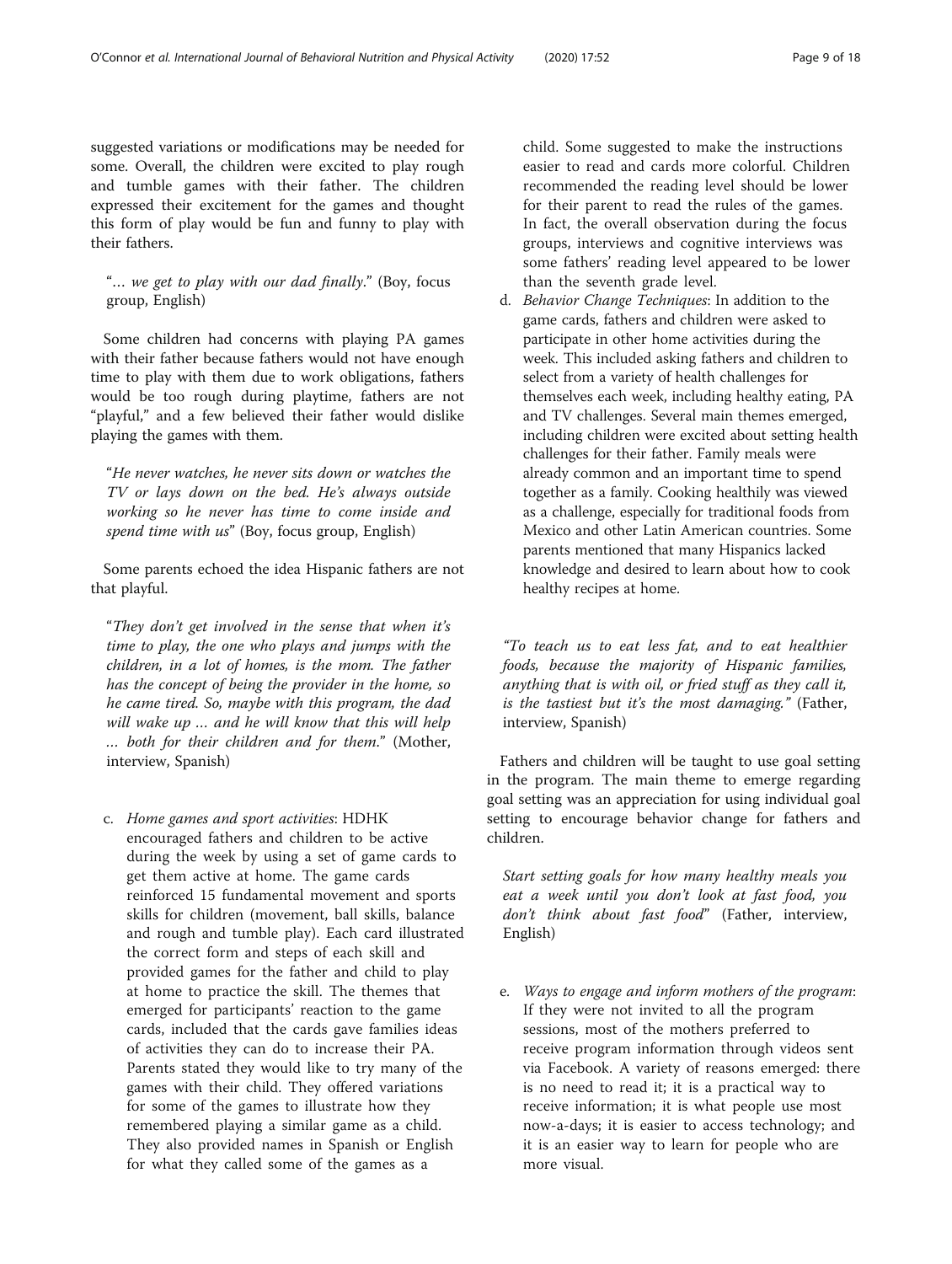"It's very dynamic, very interactive. It shows images, drawings, which is what draws their attention. You can motivate them in that way as well, as mothers, in what they're going to be involved with. In videos, they can understand it more. (Mother, interview, Spanish).

Most mothers stated they are Facebook users, however not all use it regularly. They commented Facebook can send them notifications when tagged to a post in the group and they can comment on the posts. They liked the idea of learning about other mothers' experiences through a Facebook group.

"More than anything, if I were to be in a group like that, I would like to see their experiences, read every single thing they say, see their thoughts that in the long run help our children." (Mother, interview, Spanish)

#### EVM dimension: content

Familism and gender roles emerged as the primary cultural content themes across the study activities, while spirituality and collectivism were minor cultural themes that emerged.

Familism, or the solidarity and strong attachment to the nuclear or extended family [\[26](#page-16-0)], was important to both fathers and mothers. Subthemes that emerged for familism included a strong identification and attachment to the nuclear family which was present when participants mentioned activities that the family enjoyed doing together in their free time; the importance of taking into consideration all members of the family; and fostering communication among family members. As previously mentioned, familism ties back to the desire to have mothers included more in the program to target the whole family during the program.

Gender Roles persist in many Hispanic families: Several subthemes emerged regarding gender roles. These included concern that Hispanic men's sense of machismo, or masculine pride and responsibility as provider for the family, may prevent Hispanic men from wanting to participate.

"… there is a lot in our culture about that, that the father doesn't get involved in anything for the children, the mother is there, everything, the school, the doctor, everything. … but that is already in our culture, in our— that is how we were educated." (Mother, interview, Spanish)

A few thought that some men may interact differently with their sons and daughters in the program. Specifically, some Hispanic fathers may not want to do some of the physical activities with their daughters or be as expressive and warm with their sons.

"Well, my husband, he wrestles with my girls. But, we always say we are different. A lot of Hispanics I see like are "No, no. She's a girl." Like, uh-uh. You don't do that." (Mother, focus group, English)

The program could help change fathers' belief that their main role is to be the breadwinner of the family, and allow him to spend more time and help care for his children.

"He [husband] thinks that men are supposed to work, but he is mistaken, they should also take care about the children stuff. It would be difficult maybe the first two times he goes  $[$  to the program $]$ , but  $I$ think he would like it." (Mother, Interview, Spanish)

Hispanic men recognized a generational change of attitudes among Hispanics fathers over their role in the family. Two primary subthemes emerged regarding generational change: older generations of Hispanic fathers may think this program is a waste of time, and younger generation of Hispanic fathers may have more equal views on playing with their daughters versus sons.

"… I know a lot of, you know, Hispanos, like the dads are more … reluctant to just participate in something like that … As far as like my dad, … he'd probably be like you know this is a waste of time. [However], people in general ... have like totally different attitude from … our parents or us being parents." (Father, interview, English)

"I think that for now-a-day guys, no. Times have changed." Followed by … "Yes, I think what (Father participant) said is really good, and I was just going to tell him, that as you mentioned, it's cultural and generational. So it wouldn't be a problem if we include this within this program (referring to rough and tumble play with daughters)." (Father followed by Mother, focus group, Spanish)

The competitive side of *machismo* would make fathers want to participate in the PA and health challenges in the program.

"It's in my father, I saw that a lot in him and I see that a lot with the guys that I work with. I mean, I'm going to lift -I don't know- this concrete better than you. There's always some kind of competition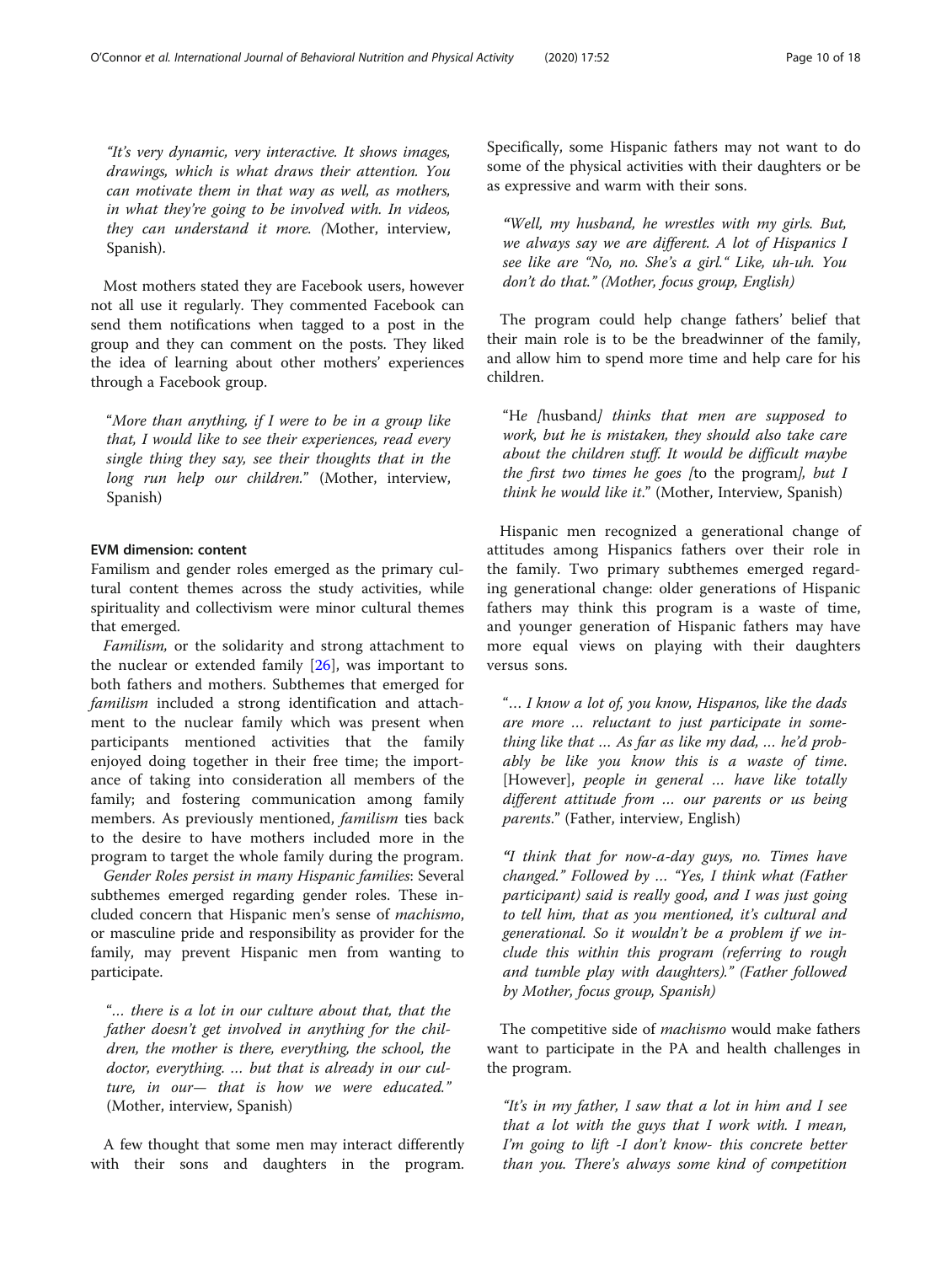or some kind of machismo." (Father, focus group, English)

Some mothers were concerned their spouse may not be able to handle the children during the program without her help, reinforcing the cultural values of machismo and marianismo. Marianismo is the traditional gender role for mothers including to care for the children, while fathers have limited involvement in children's day-to-day care.

4.c/d: Spirituality and Collectivism: The value of spirituality in Hispanic communities emerged as a minor theme. Some thought future versions of the program could be promoted in churches. Collectivism also emerged as a minor cultural value in ways to influence more fathers in the Hispanic community to participate. Having fathers feel like they belonged to a group with other members similar to themselves that had a sense of cohesion was viewed favorably.

#### EVM dimension: persons

Two main themes emerged regarding the participantfacilitator relationship in a program. Participants preferred facilitators to be friendly, polite, flexible, sincere, and not pushy. This embodies the cultural concept of Simpatia, or geniality during interactions [[26\]](#page-16-0). Fathers did not want to feel lectured and said program delivery must be engaging. One participant suggested the program have an "orientation that is motivating" (Father, interview, Spanish) to help establish a commitment from participants so they keep coming to all the sessions.

#### EVM dimension: metaphors

EVM posits program material should engage the target population and align with the group's cultural understanding of symbols and concepts that could affect recruitment and engagement in the program. A good example is the program's name and logo. Several program names and logos for the culturally adapted HDHK program were tested with the parent panel. 'Papás Saludables, Niños Saludables' (Healthy Dads Healthy Kids) and 'Que Padre, Tan Padre' (What a cool Dad) were the favorites, but slightly more fathers preferred Papás Saludables, Niños Saludables. Several of the logos presented to the parent panel had silhouettes of a man and two children running, similar to the original logo for HDHK. One father raised concern over these and pointed out it reminded him of the signs at the US-Mexico border warning of families crossing the border on foot.

#### EVM dimension: language

Three main themes emerged regarding parents' and children's thoughts and preferences for language and word choices.

Participants self identified as Hispanic: Participants preferred the term 'Hispanic' when describing their own ethnicity or cultural background. The main reason mentioned was the association with the Spanish language, whereas 'Latino' included other languages and non-Spanish speaking countries. No participants expressed they would feel offended by either of the two terms or other common terms to describe their ethnic group.

Parents expressed appreciation that the program would be delivered in Spanish or English, and thought it was important that all the material was available in both languages.

There is a generational difference in language preference between children and parents: The majority of children stated they preferred the program be in English for the children. Subthemes regarding their preference toward English found that many children were weary of voicing their preference to their parents due to their family/parent preference for Spanish, and parents had a preference for Spanish due to difficulty in communicating with family elders (grandparents, etc.) in English.

"Well, my mom, my abuelita, want us to learn actually Spanish so we can talk to them so they won't be that much confused because we're talking in English" (Boy, focus group, English)

#### EVM dimension: context

Several context themes emerged for participation or engagement in the program, with several being barriers.

Barriers for Hispanic fathers to participate in the program: The most prominent subtheme to emerge was Hispanic fathers' lack of time due to working long hours. Fathers' lack of energy due to working physically demanding jobs and long hours, and lack of interest and motivation were other subthemes for barriers to participate. Transportation issues to get to the program venue was another barrier raised. Subthemes included families not having a car, poor public transportation in the area, or not having a driver license or other documents.

Concern over children playing outdoors: Neighborhood safety concerns and hot, humid weather for many months of the year emerged as barriers for children playing outdoors.

Barriers to eating healthy: Cost of healthy food, eating habits, and lack of time arose as barriers to eating healthier.

Beliefs regarding food assistance programs: Several subthemes emerged. Hispanic families who use food assistance programs needed guidance about how to prepare healthy meals with the assistance they receive. Immigration status prevented some from accessing food assistance programs. A difference in opinions emerged on whether HDHK should provide information about food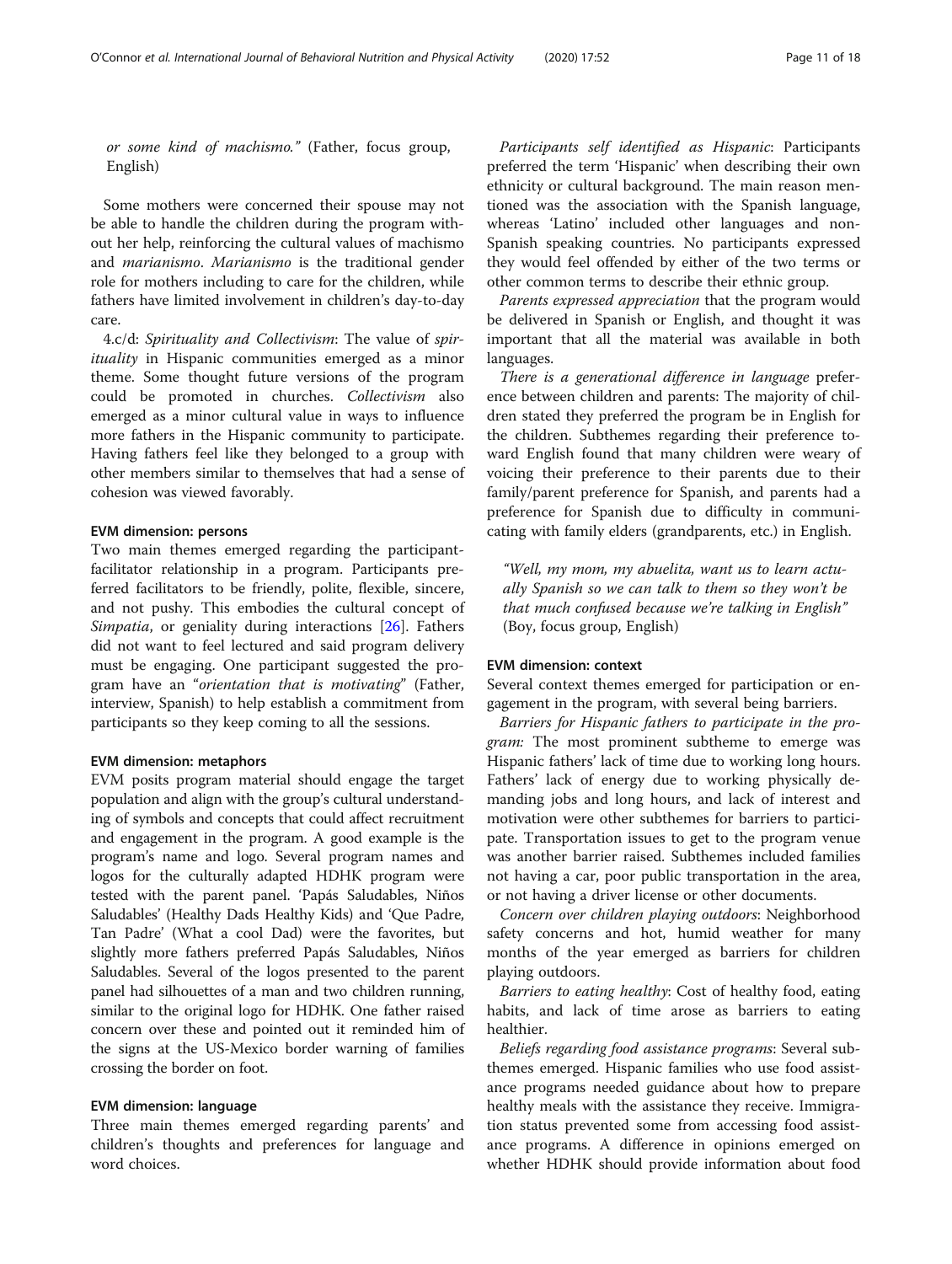assistance programs. Most participants liked the idea of adding information to the program about how to access food banks. Other participants thought it was a good idea to include information about Food Banks, but suggested to keep it confidential or optional because some may not have the official ID's they believed were required to qualify.

"Yes, food banks are very good, because some people don't even know about food banks or think that they need certain things to go to a food bank, but in reality you just go get in line and get the food, but that would be a very good thing." (Mother, interview, English)

A few participants disliked the idea of including information about food banks because they believed it not helpful or even insulting.

"… I think some would take it as an insult; a lot of people would be why are you giving me this you know. So I guess more of a pride thing." (Father, interview, English)

Immigration status: The immigration status of a few parents emerged as a barrier. Some reported an inability to get a driver's license which caused them to have transportation problems. Additionally some voiced an inability to participate in some food assistance programs and fear to leave home and access public areas due to immigration status.

"The fear that— the way the country is, I believe families prefer to stay home, even though a few years back you could simply take your children to kick the ball to a park, nowadays you cannot have that luxury." (Father, interview, Spanish)

#### Resulting program adaptations

A summary of the adaptations of the program that resulted from this formative work can be found in Table [4](#page-12-0). Here we summarize the key adaptations of the HDHK program for the planned feasibility trial.

The most important core component of HDHK was the focus on fathers, which defines the unique element of the intervention. However, one significant theme that emerged across the study activities was the importance of *familism* among Hispanic families that needed to be considered. Familism, or the strong attachment and reverence for the nuclear family was apparent when discussing what the family did together and how they conceptualize health and happiness. Throughout the interactions several participants expressed a desire to include mothers in all program sessions to promote this cultural value, but this was not universally expressed among all participants. Others preferred the focus on fathers. The research team was concerned that including mothers in all components would change the program to a parenting or family intervention and impact father engagement and attendance. Based on the experience of previous studies [\[11](#page-16-0)] this would likely result in few fathers participating, maybe because they abdicate the participation to mothers or because they do not feel comfortable taking on new roles in the presence of women. Ultimately, the concern was that engaging mothers in all aspects of the program would remove the focus on fathers and thereby negatively affect a core component of the program. Instead, the program was kept as a gender-tailored program for fathers and their children, but was augmented with additional ways to engage mothers. This included developing short videos for mothers to deliver the same content to them weekly and creating a closed Facebook group for mothers to engage with the program facilitator and other mothers, both ideas which were wellreceived by mothers on the Family Panel.

Another core component of HDHK was reciprocal reinforcement, over which some Hispanic parents and children reported concern. The panel had positive reactions to fathers becoming role models for their children for healthful eating and PA. However, they suggested that some Hispanic fathers would not appreciate or listen to their child if she/he were to tell father to eat healthy and be active. Since reciprocal reinforcement was pre-identified as a core component of HDHK, we did not remove reciprocal reinforcement from the culturally adapted program. Instead, how the concept of children as supporters for their fathers will be introduced and operationalized to children and their fathers was adapted. First, the concept of respeto (respect) for their father will be taught to children when supporting their fathers to be healthy role models. The desire is to link back to another cultural value, so when the child encourages or helps her/his father to eat healthy and be more active it will be better received by the fathers. The timing of making the suggestion, the words chosen (helpful encouragement instead of demands), and the opportunity to make changes together will be discussed with the children. A greater emphasis on engaging the whole family in behavior change, rather than just the father, will be promoted throughout the sessions to also link it back to *familism*. In the culturally adapted program, fathers will also be told in the first session that their child will encourage them to change their eating and activity behaviors in order for the child to adopt more healthy behaviors herself/himself.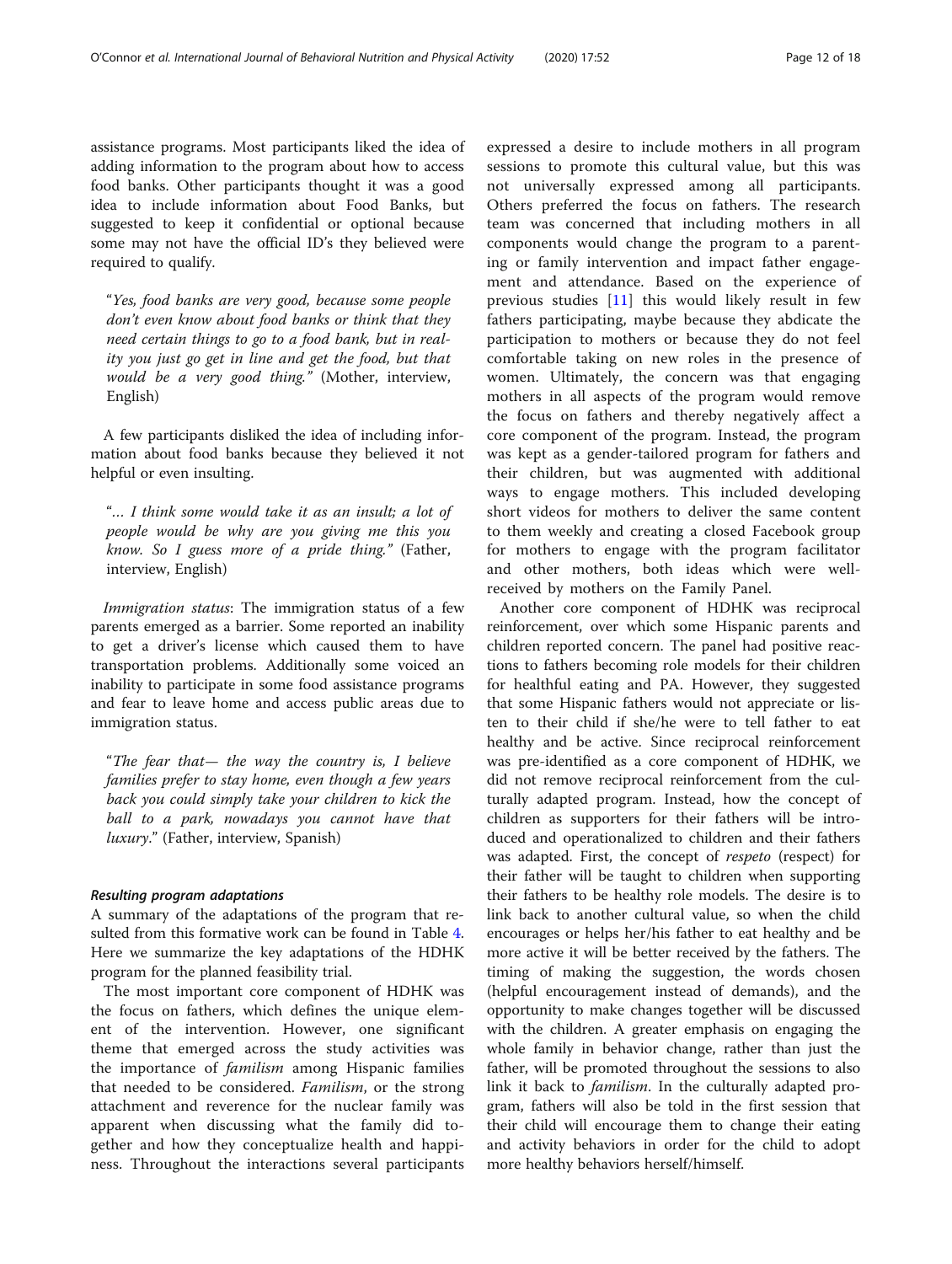| Centering<br>Elements |                                                                                                                                                                                                                                                                                                                                                                                                                                                                                                                                                                                                                                                                                                                                                                                                                                                                                                                                                                                                                                                                                    |                                                                                                                                                                                                                                                                                                                                                                                                                                                                                                                                                                                                                                                                                                                                                                                                                                                                                                                                                                                                                                                                                                                                                                                                                                                                                                                                                                                                                                                                                                                                                                                                                                                                                                                                                                                                                                                                                                                                                                                                                                                                                                                       |
|-----------------------|------------------------------------------------------------------------------------------------------------------------------------------------------------------------------------------------------------------------------------------------------------------------------------------------------------------------------------------------------------------------------------------------------------------------------------------------------------------------------------------------------------------------------------------------------------------------------------------------------------------------------------------------------------------------------------------------------------------------------------------------------------------------------------------------------------------------------------------------------------------------------------------------------------------------------------------------------------------------------------------------------------------------------------------------------------------------------------|-----------------------------------------------------------------------------------------------------------------------------------------------------------------------------------------------------------------------------------------------------------------------------------------------------------------------------------------------------------------------------------------------------------------------------------------------------------------------------------------------------------------------------------------------------------------------------------------------------------------------------------------------------------------------------------------------------------------------------------------------------------------------------------------------------------------------------------------------------------------------------------------------------------------------------------------------------------------------------------------------------------------------------------------------------------------------------------------------------------------------------------------------------------------------------------------------------------------------------------------------------------------------------------------------------------------------------------------------------------------------------------------------------------------------------------------------------------------------------------------------------------------------------------------------------------------------------------------------------------------------------------------------------------------------------------------------------------------------------------------------------------------------------------------------------------------------------------------------------------------------------------------------------------------------------------------------------------------------------------------------------------------------------------------------------------------------------------------------------------------------|
| goals                 | • The original goals from HDHK<br>o Teach fathers how their attitudes towards eating and physical<br>activity influence the whole family<br>o Encourage fathers to be healthy, positive role models for their<br>family<br>o Teach fathers effective ways to encourage healthy behaviors in<br>their children<br>o Assist to prevent or manage obesity in children<br>o Help fathers achieve a healthy weight<br>o Improve the relationship(s) between fathers and their child (ren)<br>through physical activity and healthy eating                                                                                                                                                                                                                                                                                                                                                                                                                                                                                                                                               | • Greater emphasis on child health and family health for<br>goals of program<br>· Greater emphasis on screen reduction and parenting based<br>on desired goals from formative work<br>• Added new message for reducing screen time for fathers<br>and children in the culturally adapted program: switch off<br>"por mi familia" (for my family)                                                                                                                                                                                                                                                                                                                                                                                                                                                                                                                                                                                                                                                                                                                                                                                                                                                                                                                                                                                                                                                                                                                                                                                                                                                                                                                                                                                                                                                                                                                                                                                                                                                                                                                                                                      |
| concepts              | • The focus on fathers with a gender-tailored program<br>• Fathers as role models<br>• Focus on fathers' attitudes on healthy eating and physical activity<br>influences his whole family<br>• Promotion of authoritative parenting                                                                                                                                                                                                                                                                                                                                                                                                                                                                                                                                                                                                                                                                                                                                                                                                                                                | • Reciprocal reinforcement was retained, but adapted with<br>the addition of Respeto when teaching children to be their<br>fathers' health coach<br>• Add a more explicit discussion with fathers on the<br>importance of letting their kid be their health coach to<br>allow the child to learn healthy lifestyle behaviors.<br>• Greater focus on the child coaching the whole family<br>toward healthy eating and physical activity                                                                                                                                                                                                                                                                                                                                                                                                                                                                                                                                                                                                                                                                                                                                                                                                                                                                                                                                                                                                                                                                                                                                                                                                                                                                                                                                                                                                                                                                                                                                                                                                                                                                                |
| methods               | • The 90 min structured weekly sessions (welcome/check in, separate<br>practical components for father and children, combined fun PA<br>component for fathers and children)<br>• The three components of the PA portion; Rough and Tumble Play,<br>Sports Skills (Fundamental Movement Skills) and Fun Fitness.<br>• Provided adapted handbooks to Fathers, Children and Mothers<br>• Children were asked to select and complete home tasks every week<br>and have their father sign off<br>• Fathers were asked to set monthly SMART goals<br>• Fathers were asked to select and complete weekly home tasks<br>• Fathers advised to decrease dietary intake by 500 cal/day if they<br>desire healthy weight loss<br>• Fathers and children were provided with pedometers and asked to<br>track their steps. Encouraged to set challenges for each other to<br>increase steps.<br>• Fathers were asked to weigh-in every week and track their weight<br>• Fathers and mothers taught the principle of 'parent provide, children<br>decide' to encourage healthful intake at meals. | • Lowered the reading level of all material, including<br>eliminating complex statistics and graphs<br>• Health statistics were changed to reflect data on Hispanics<br>in the US<br>• All physical activity, eating and screen media<br>recommendations were changed to reflect the most recent<br>US recommendations.<br>• The concept of Respto (respect) was introduced to the<br>children when talking about Rough and Tumble Play<br>· Slides were changed to include more images to depict<br>concepts rather than text<br>• Changed photos throughout program material to reflect<br>Hispanic families, fathers, and children<br>• Food and dietary content was changed to reflect common<br>Hispanic foods<br>• More examples of easy shifts in dietary intake to reduce<br>caloric intake were provided<br>• Added images of what 500 cal look like (5 flour tortillas,<br>large fries, 2 pieces of pan dulce, etc.)<br>• Greater discussion on decreasing added sugars to daily<br>intake with examples provided<br>• Added a booster session at week 6<br>· Sessions were reordered, so that reducing screen time was<br>moved to earlier in the program to address parents' desire<br>to make that a more prominent goal of the program<br>• Encouraged even more group interaction and discussion to<br>minimize didactic portion<br>· Simplified process for setting SMART goals<br>• Simplified the process for fathers to calculate their personal<br>energy requirements for weight loss and provided each<br>father with a customized card (rather than having them<br>calculate it themselves)<br>· Selected dietary intake self-monitoring app available in<br>Spanish and English that had the most complete set of<br>common Hispanic foods listed<br>• Provided families with a USDA sponsored Cookbook<br>available in Spanish and English on healthy Hispanic<br>recipes: (Flavors of my kitchen; California Department of<br>Public Health. USDA SNAP, 2015)<br>• Engage mothers in a different way<br>o Weekly videos via Facebook or text<br>o Secret Facebook group<br>o Text reminders |
| content               | • Fathers were encouraged to participate with their daughters and<br>sons (gender roles).                                                                                                                                                                                                                                                                                                                                                                                                                                                                                                                                                                                                                                                                                                                                                                                                                                                                                                                                                                                          | • Added discussions for fathers about differences between<br>their own attitudes about what it means to be a father                                                                                                                                                                                                                                                                                                                                                                                                                                                                                                                                                                                                                                                                                                                                                                                                                                                                                                                                                                                                                                                                                                                                                                                                                                                                                                                                                                                                                                                                                                                                                                                                                                                                                                                                                                                                                                                                                                                                                                                                   |

Components retained from original program Cultural adaptations to HDHK for Hispanic families

<span id="page-12-0"></span>Table 4 Cultural Adaptation of Healthy Dads, Healthy Kids for Hispanic families

**Culturally** 

• Added discussions for fathers about differences between their own attitudes about what it means to be a father compared to that of their own father's generation (e.g.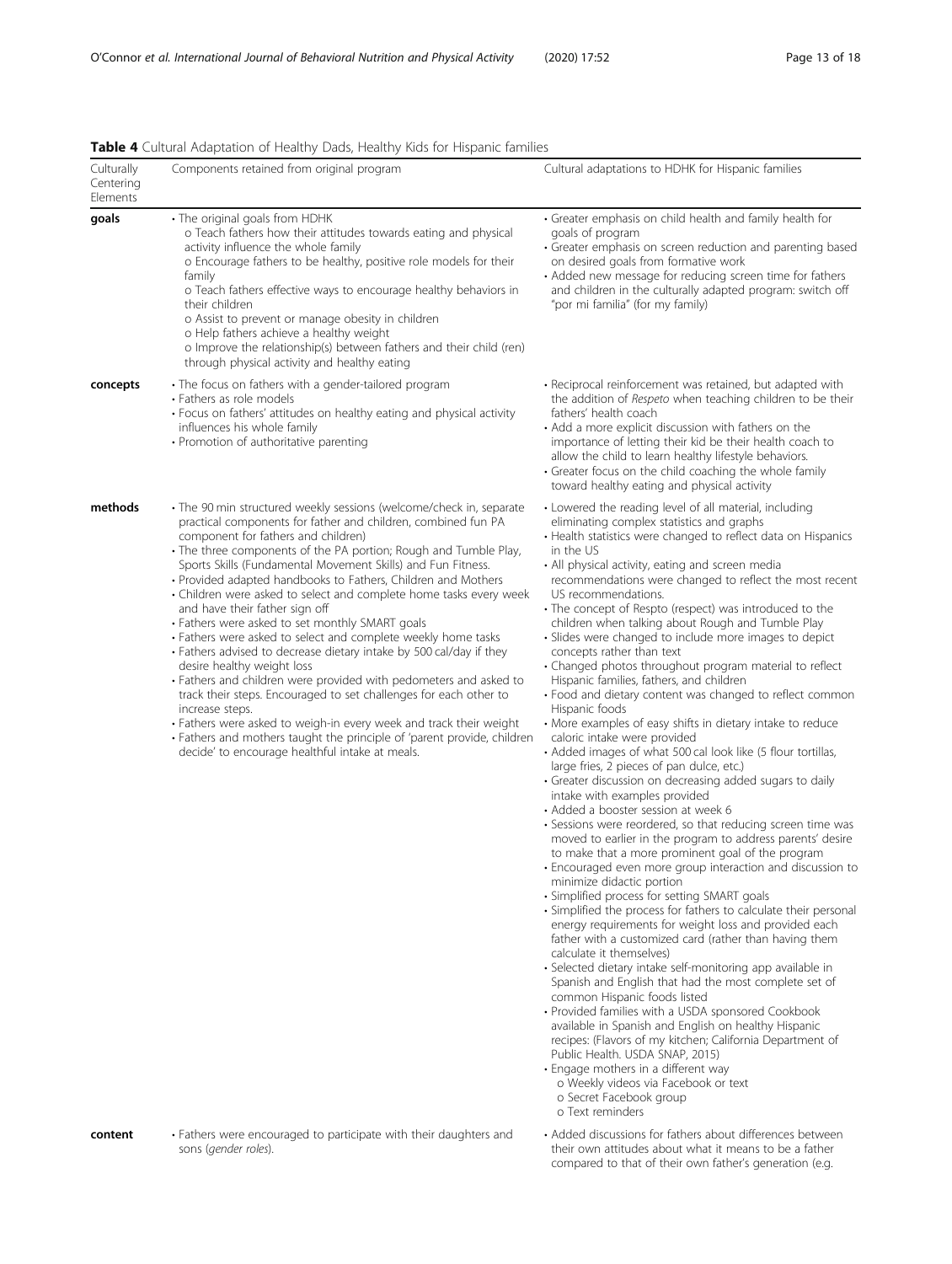| Culturally<br>Centering<br>Elements | Components retained from original program                                                                                                | Cultural adaptations to HDHK for Hispanic families                                                                                                                                                                                                                                                                                                                                                                                                                                                                                                                                                                          |
|-------------------------------------|------------------------------------------------------------------------------------------------------------------------------------------|-----------------------------------------------------------------------------------------------------------------------------------------------------------------------------------------------------------------------------------------------------------------------------------------------------------------------------------------------------------------------------------------------------------------------------------------------------------------------------------------------------------------------------------------------------------------------------------------------------------------------------|
|                                     |                                                                                                                                          | generational shift).<br>• Added discussions of raising children in a different culture<br>than their own.<br>• Promoted importance of health of whole family (familism).<br>• Fathers were given specific pointers on how to start<br>meaning conversations with their child and how to actively<br>listen to their child to help fathers feel like they can get<br>more involved with their children (gender roles).<br>• Promoted the group were cohesive and encouraged them<br>that other Hispanic fathers also wanted to get closer to<br>their children and be good role models for their children<br>(collectivism). |
| persons                             | • Facilitators should be credible, relatable, and likable                                                                                | • Facilitators should be bilingual and preferably from the<br>same or similar culture as the families<br>· Facilitators to demonstrate simpatia, while being fun and<br>energetic                                                                                                                                                                                                                                                                                                                                                                                                                                           |
| metaphors                           | • Dad jokes, in Spanish                                                                                                                  | • New program logo                                                                                                                                                                                                                                                                                                                                                                                                                                                                                                                                                                                                          |
| language                            |                                                                                                                                          | · Translated into Spanish, focus on content not direct<br>translations<br>• Revised English to reflect America-English, rather than<br>Australian-English<br>• Used the term Hispanic when referring to the target<br>population based on their preference<br>• The games on the play cards were called by the names<br>parents remembered from their childhood or substituted<br>for games they recalled that practiced the same skill.                                                                                                                                                                                    |
| context                             | • The program will continue to emphasize quality of time, rather than<br>quantity of time fathers are able to spend with their children. | • The program will be delivered on the weekend, when<br>Hispanic fathers have more time.<br>• The benefit of leisure time PA to reduce stress in a way PA<br>from physical demanding jobs cannot has been added.<br>• Added information on eating on a budget<br>• Added optional resources on food assistance programs in<br>the local area<br>· Identified games fathers and children can play indoors on<br>the game cards<br>· Transportation will be provided to families who report lack<br>of transportation as a barrier to program attendance                                                                      |

Table 4 Cultural Adaptation of Healthy Dads, Healthy Kids for Hispanic families (Continued)

Gender roles for men and women in Hispanic families surfaced as a significant theme that needed to be acknowledged and addressed in the culturally adapted version of HDHK. In the original Australian version, the program was gender tailored for men, suggesting that gender roles exist in many cultures and families. However, gender roles may be more prominent and significant in Hispanic families than in many others. In the original program, the important and different role that fathers play in their children's life compared to mothers was emphasized. This was retained with additional discussions about the generational change that has occurred for many Hispanic fathers as brought out by the Family Panel. In addition, the program discussion that PA, sports, and rough and tumble play benefit both girls and boys was enhanced. The new Papás Saludables, Niños Saludables logo included a father with a girl and boy playing soccer, with the girl being actively engaged in kicking the ball

to illustrate the inclusion of girls in the PA portions of the program. This also addressed an important metaphor issue identified by the Family Panel (border crossing warning sign image linked to initial logo tested).

Many of the barriers identified by the parents of the Family Panel related to their context and the methods for how the program's goals will be achieved were adapted. The adapted program acknowledges the amount of time many fathers spend working within the Hispanic community. They will be encouraged to continue to attend the program, even if they miss sessions due to work. The physically demanding jobs often held by Hispanic men will also be recognized, but the benefit from being active during recreational time compared to at work [[27,](#page-17-0) [28\]](#page-17-0) will be highlighted. All of the material in the program, including the handbooks, instructional sheets, game cards, and slides were simplified with reduced reading levels, removal of complex graphs and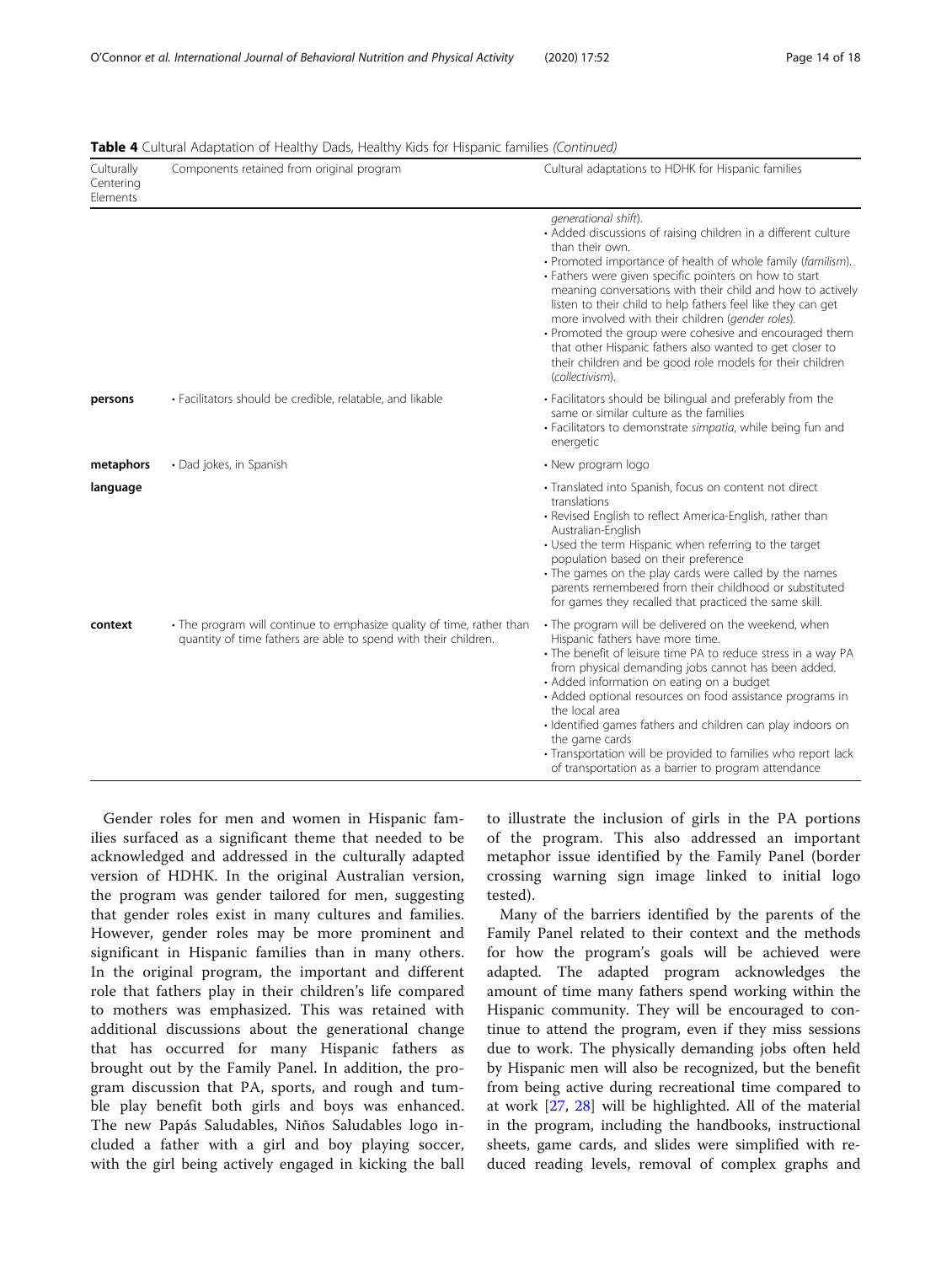instructions, and use of images to relay messages instead of text when possible. A booster session will be added at week six, to review the content taught to date, home activities, and the monitoring fathers and children will be asked to do. The goal was to allow time to review any content that the fathers did not understand or require additional instruction after a first attempt at the activity. To address the barriers to eating healthy, a United States Department of Agriculture (USDA) developed cookbook in Spanish or English of how to make healthy versions of common Hispanic meals will be provided to all families. Many examples of how to reduce calories with simple shifts in eating practices will be provided using common foods consumed by Hispanic families in this region, and information of how to eat on a budget and food assistance programs will be provided. The adapted game cards include and identify games that could be played indoors for families who live in unsafe neighborhoods or for when it is too hot to play outdoors. Transportation barriers will be assessed, and transportation to the program may be provided on a case-by-case basis (due to funding limitations).

Lastly, adaptations were made to address other cultural components that emerged under concepts, methods and content. Based on the theme that some fathers have a desire (but often do not know how) to bond with their children, advice and practice on conversation starters with children will be provided. Given that parents' immigration status was raised, a discussion was added about raising children in a different culture than where you grew up, with an emphasis on how to set rules for your child that are reasonable within the new culture. In addition, all the program material was adapted for US dietary guidelines [[29\]](#page-17-0), PA recommendations [\[30](#page-17-0)], and screen media guidelines [[31\]](#page-17-0). Images and examples were changed to reflect Hispanic families, common Hispanic foods, and preferred PA and sports.

#### **Discussion**

This paper describes a systematic approach to culturally adapt the HDHK program for a new population and context from those targeted by the original HDHK program. As recommended by others [\[32,](#page-17-0) [33](#page-17-0)], stakeholder input was critical in informing the adaptation. Stakeholders for this project included representatives of the target population (Family Panel) with similar inclusion and exclusion criteria as for the planned feasibility trial. Additionally, the developer of HDHK (PM), and researchers with expertise in Hispanic fathers, health promotion among Hispanic families, general parenting within Hispanic families, and cultural adaption of evidence based parenting programs (Expert Panel) were important stakeholders. Iterative input from the Family and Expert Panels guided the decisions of the cultural adaptation of the HDHK program for Hispanic families. The focus on fathers was maintained in the resulting Papás Saludables, Niños Saludables program, but mothers were integrated more to address the important cultural value of familism within the Hispanic community. Additionally, the benefit of nutrition, PA and screen media behavior changes for the whole family was emphasized to a greater extent to further operationalize familism. Core components of HDHK were identified a priori and retained as recommended by guidelines for program adaptation [[32,](#page-17-0) [33](#page-17-0)]. However, the core component of reciprocal reinforcement was adapted to address cultural concerns of children telling their father what to do. Gender roles for fathers and mothers were acknowledged, but additional discussions were added on the changing role of Hispanic fathers with their children, both daughters and sons. Father-child bonding over fun active games and health promotion was retained and emphasized. Barriers for Hispanic fathers' behavior change and program engagement were addressed, such as delivering the program on the weekend due to fathers' lack of time during weekdays. The lower education level of many of the low-income, Hispanic men and resulting lower literacy level was addressed by multiple modifications of the program materials and adding a booster session to review and check in on learning, midway through the program. Several adaptations were made to the program to make it more relevant and interesting for Hispanic families, such as referring to games that Hispanic fathers remembered from their childhood and giving out a cookbook with healthy versions of familiar Hispanic dishes.

Adapting existing evidence-based interventions for different contexts has received greater attention in recent years. Since the Papás Saludables, Niños Saludables project was started, two groups have provided guidance on best practices for systematically adapting existing health promotion programs for new contexts [[32,](#page-17-0) [33](#page-17-0)]. Both guidelines emphasize the critical role understanding contexts has on delivering programs that are appropriate, implementable, effective and sustainable for new target groups. The cultural adaptation of HDHK into the Papás Saludables, Niños Saludables program addressed the context of low-income Hispanic families in the US and included both surface structural changes (e.g. changing images, foods and games) to the material and deep structural changes that addressed cultural values of the target population  $[34]$  $[34]$ . By addressing both, the goal was to improve the acceptability, relevance and ultimately the impact on participating Hispanic families. Systematic cultural adaptation of programs may be particularly important when adapting a healthy lifestyle program that targets Hispanic fathers and their children who experience health disparities. Adequately considering the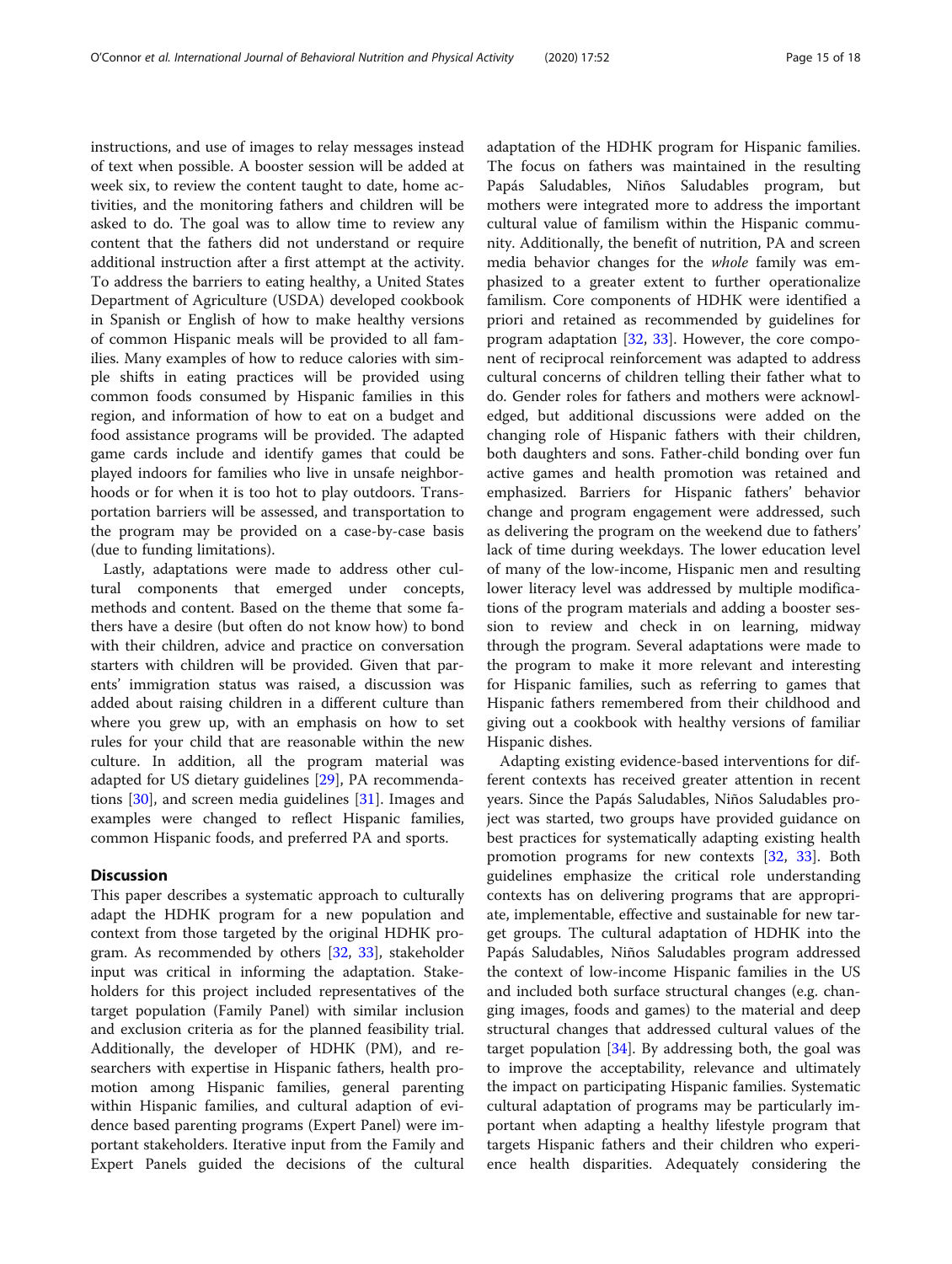context of new target populations is critical to avoid widening health inequalities [[33](#page-17-0)]. For example, findings from the Family Panel identified that low-income Hispanic families experience intense contextual stressors, such as immigration-related challenges, strenuous working conditions, and barriers to accessing food resources in their community. These stressors, along with other significant barriers to access health services and distrust of health care providers due to instances of discrimination [\[35](#page-17-0), [36](#page-17-0)] highlight the need to provide culturally relevant programs for Hispanic families.

Hispanic families have been targeted in a number of child obesity prevention trials [\[37](#page-17-0)] and one ongoing study targets Hispanic men with a culturally-adapted weight loss intervention [[38](#page-17-0)]. However, Hispanic fathers and their children have never been the specific target of a child obesity prevention program. Hispanic fathers are an important, understudied, and novel target for weight management and child obesity prevention. Utilizing a comprehensive framework, such as the EVM, to inform the cultural adaptation of HDHK for Hispanic fathers with qualitative input from both an Expert Panel and a Family Panel is innovative for family-based obesity programs. The EVM framework allowed for a thorough and systematic approach in identifying program concepts and content that required adaptation for a new target group, while retaining the core components of an established program. A few other groups have culturally adapted existing family-based lifestyle or weight management programs [\[39](#page-17-0), [40\]](#page-17-0) or designed such programs specifically for Hispanic families with formative studies informing the program  $[41-43]$  $[41-43]$  $[41-43]$  to enhance the relevance for Hispanics families. However, to our knowledge, utilizing an established, comprehensive framework to inform the adaptation of family based obesity interventions to help ensure external validity of evidence-based programs when targeting new populations has not previously been done. The obesity prevention, nutrition, and PA fields should consider applying systematic approaches [[32](#page-17-0), [33\]](#page-17-0) when adapting evidence-based programs to any new target population.

Another research group has recently adapted HDHK for another context, socioeconomically disadvantaged, ethnically diverse fathers and children in the United Kingdom. Similar to this study, they engaged representatives of the target population in interviews and focus groups, in addition to formative data from other ongoing studies to inform their adaptation of HDHK. The resulting adaptations included changes in the recruitment and follow-up procedures, program delivery and program content, primarily at a surface structural level [[44\]](#page-17-0). After two feasibility trials of the adapted HDHK-UK program, the researchers concluded that despite the program being delivered with high fidelity and well

received among participants, there were significant challenges in recruiting overweight or obese men and low follow up rates, resulting in the adapted program not being evaluated in an efficacy trial. In contrast, the systematic approach of adapting HDHK into Papás Saludables, Niños Saludables was guided by a framework and involved both surface and deep structural adaptations to the HDHK program [\[34](#page-17-0)]. Papás Saludables, Niños Saludables will next be tested for feasibility in the US and outcomes can be compared to the UK experience.

While it is important to obtain input from the target population when culturally adapting a lifestyle program, the formative studies described here had limitations that should be acknowledged. The participants were asked to provide input and feedback about a program in which they had never participated. Instead, they were provided overviews of the program in the form of short videos, PowerPoint presentations, and example material, but truly experiencing a program would provide a different vantage point. It is therefore equally important to conduct exit interviews of participants who will take part in the planned feasibility trial of the culturally adapted program. Most participants did not participate in every research activity. The majority took part in three or less activities. This may be a limitation in that the more exposure to the program material and content, the greater understanding the participant should have of the program. Alternatively, a rolling recruitment to keep our family panel intact provided input from a broader range of individuals who are similar to the planned target group of the future feasibility trial.

#### Conclusion

The use of a conceptual framework, such as EVM, when culturally adapting an intervention ensures the adapted version supports external validity and increases the probability that the new target group will be interested and engaged in the program. This qualitative formative study informed the cultural adaptation of HDHK for Hispanic families, including decreasing the literacy level, integrating cultural values and addressing barriers for participation and engagement, without losing the core components of the original program. The next step will be to test the feasibility of the culturally adapted HDHK program among Hispanic families and assess whether it is appropriate to then move on to an efficacy trail of the culturally adapted Papás Saludables, Niños Saludables program.

#### Acknowledgements

We would like to acknowledge Dr. Heidi Schwartzwald, Dr. Stephanie Marton, and Dr. Jill Roth, the leadership at the TCHP Center Clinics, who aided our staff in getting access to recruit participants from the clinics and conduct the qualitative studies at the clinics. We would also like to thank the families who participated in this study and provided valuable feedback to inform the cultural adaptation of the HDHK program.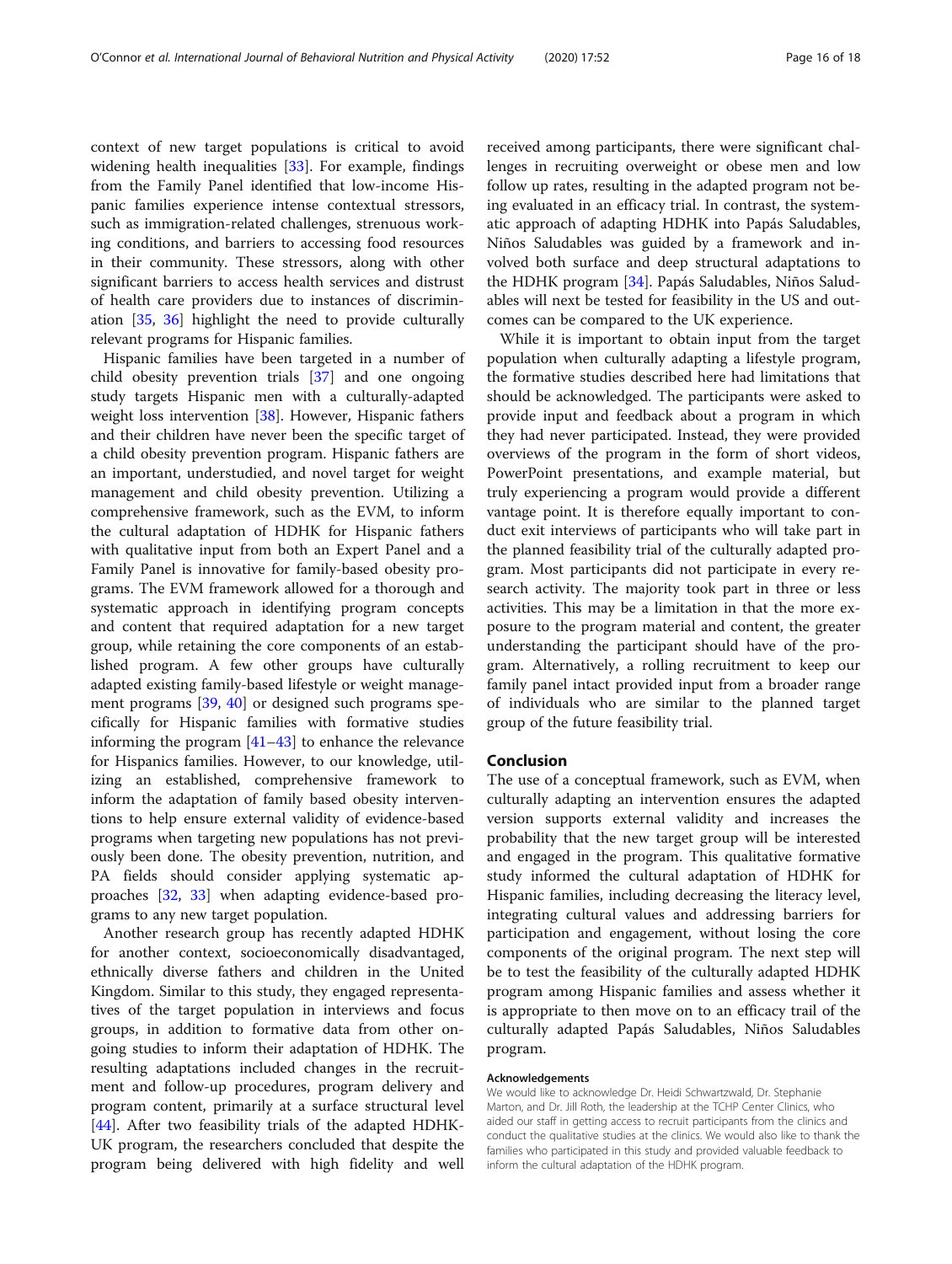#### <span id="page-16-0"></span>Authors' contribution

All the authors made a substantial contribution to this research project and the manuscript. TMO is the PI on the R34 award that funded this project. She conceptualized the study, oversaw all aspects of the research study, oversaw the final qualitative analyses across research activities, and drafted all versions of this manuscript. OP, AB, and ICG helped plan and conducted all qualitative studies, conducted the unstructured thematic coding of the data, and developed the summary reports for each research activity. OP and AB assisted with the qualitative analysis across research activities. All three critically reviewed and approved the manuscript. EA, RPC, and NC were part of the expert panel for the project. All three provided input on the qualitative guides, reviewed the findings from each activity, provided input on the resulting adaptations of the program, critically reviewed and approved this manuscript. DT helped train the staff in qualitative research methodology and analyses, reviewed findings and assisted with interpretation of the qualitative data. She critically reviewed and approved this manuscript. TB is co-I on the R34 award and provided input on the development of the qualitative guides, interpretation of the qualitative data, and resulting adaptations of the program. He critically reviewed and approved this manuscript. PM is the developer of the original HDHK program and Co-I on the R34 award. He helped instruct and train staff on the HDHK program, inform the development of the qualitative guides, assisted with interpretation of the qualitative data, and provided important input on the resulting adaptations of the program. He critically reviewed and approved this manuscript. The author(s) read and approved the final manuscript.

#### Funding

Research reported in this publication was supported by the National Heart, Lung, And Blood Institute of the National Institutes of Health under Award Number R34HL131726. The content is solely the responsibility of the authors and does not necessarily represent the official views of the National Institutes of Health. This work is also a publication of the US Department of Agriculture (USDA/ARS) Children's Nutrition Research Center, Department of Pediatrics, BCM funded in part by the USDA/ARS (Cooperative Agreement 3092–51000-063-01S). The contents of this publication do not necessarily reflect the views or policies of the USDA, nor does mention of organizations imply endorsement from the US government.

#### Availability of data and materials

The de-identified data are available from TMO upon reasonable requests.

#### Ethics approval and consent to participate

The Institutional Review Board (IRB) Human Subjects Committee at Baylor College of Medicine reviewed and approved the protocols reported on here. All participants provided written informed consent, and assent for children.

#### Consent for publication

Not Applicable.

#### Competing interests

The authors declare that they have no competing interests. The authors have no conflict of interest to report.

#### Author details

<sup>1</sup>USDA/ARS Children's Nutrition Research Center, Baylor College of Medicine, 1100 Bates Street, Houston, TX 77030, USA. <sup>2</sup>School of Public Health, San Diego State University, San Diego, CA, USA. <sup>3</sup>Steve Hicks School of Social Work, University of Texas at Austin, Austin, TX, USA. <sup>4</sup>Dept of Human Development and Quantitative Methodology, University of Maryland, College Park, MD, USA. <sup>5</sup>Priority Research Centre for Physical Activity & Nutrition, Faculty of Education & Arts, University of Newcastle, Newcastle, Australia.

#### Received: 25 June 2019 Accepted: 27 March 2020 Published online: 21 April 2020

#### References

1. Ogden CL, Fryar CD, Hales CM, Carroll MD, Aoki Y, Freedman DS. Differences in obesity prevalence by demographics and urbanization in US children and adolescents, 2013-2016. JAMA. 2018;319(23):2410–8.

- 2. Daniels SR, Arnett DK, Eckel RH, et al. Overweight in children and adolescents: pathophysiology, consequences, prevention, and treatment. Circulation. 2005;111(15):1999–2012.
- Hales CM, Carroll MD, Fryar CD, Ogden CL. Prevalence of obesity among adults and youth: United States, 2015–2016; 2017.
- 4. Freeman E, Fletcher R, Collins CE, Morgan PJ, Burrows T, Callister R. Preventing and treating childhood obesity: time to target fathers. Int J Obes. 2012;36(1):12–5.
- 5. Wake M, Nicholson JM, Hardy P, Smith K. Preschooler obesity and parenting styles of mothers and fathers: Australian national population study. Pediatrics. 2007;120(6):e1520–7.
- 6. Berge JM, Wall M, Bauer KW, Neumark-Sztainer D. Parenting characteristics in the home environment and adolescent overweight: a latent class analysis. Obesity (Silver Spring). 2010;18(4):818–25.
- 7. Tschann JM, Gregorich SE, Penilla C, et al. Parental feeding practices in Mexican American families: initial test of an expanded measure. Int J Behav Nutr Phys Act. 2013;10:6.
- 8. Tschann JM, Martinez SM, Penilla C, et al. Parental feeding practices and child weight status in Mexican American families: a longitudinal analysis. Int J Behav Nutr Phys Act. 2015;12:66.
- 9. O'Connor T, Perez O, Garcia IC, Gallagher M. Engaging Latino fathers in children's eating and other obesity-related behaviors: a review. Curr Nutr Rep. 2018;7(2):29–38.
- 10. Morgan PJ, Young MD, Lloyd AB, et al. Involvement of fathers in pediatric obesity treatment and prevention trials: a systematic review. Pediatrics. 2017;139(2):e20162635.
- 11. Davison KK, Kitos N, Aftosmes-Tobio A, et al. The forgotten parent: Fathers' representation in family interventions to prevent childhood obesity. Prev Med. 2018;111:170–6.
- 12. Morgan PJ, Lubans DR, Callister R, et al. The 'Healthy Dads, Healthy Kids' randomized controlled trial: efficacy of a healthy lifestyle program for overweight fathers and their children. Int J Obes. 2011;35(3):436–47.
- 13. Morgan PJ, Collins CE, Plotnikoff RC, et al. The 'Healthy Dads, Healthy Kids' community randomized controlled trial: a community-based healthy lifestyle program for fathers and their children. Prev Med. 2014;61:90–9.
- 14. Bandura A. Health promotion by social cognitive means. Health Educ Behav. 2004;31(2):143–64.
- 15. Golan M, Weizman A. Familial approach to the treatment of childhood obesity: conceptual mode. J Nutr Educ. 2001;33(2):102–7.
- 16. Morgan PJ, Collins CE, Lubans DR, et al. Twelve-month outcomes of a father-child lifestyle intervention delivered by trained local facilitators in under-served communities: the Healthy Dads, Healthy Kids dissemination trial. Transl Behav Med. 2019;9(3):560–9.
- 17. Burrows T, Morgan PJ, Lubans DR, et al. Dietary outcomes of the Healthy Dads, Healthy Kids randomised controlled trial. J Pediatr Gastroenterol Nutr. 2012;55(4):408–11.
- 18. Lubans DR, Morgan PJ, Collins CE, Okely AD, Burrows T, Callister R. Mediators of weight loss in the 'Healthy Dads, Healthy Kids' pilot study for overweight fathers. Int J Behav Nutr Phys Act. 2012;9:45.
- 19. Bernal G, Domenech Rodriguez MM. Advances in Latino family research: cultural adaptations of evidence-based interventions. Fam Process. 2009; 48(2):169–78.
- 20. Cardona JP, Domeneche Rodriguez M, Forgatch M, et al. Culturally adapting an evidence-based parenting intervention for Latino immigrants: the need to integrate fidelity and cultural relevance. Fam Process. 2012;51(1):56–72.
- 21. Bernal G, Saez-Santiago E. Culturally centered psychosocial interventions. J Community Psychol. 2006;34(2):121–32.
- 22. Smith TB, Rodriguez MD, Bernal G. Culture. J Clin Psychol. 2011;67(2): 166–75.
- 23. Parra-Cardona JP, Holtrop K, Cardova D Jr, et al. "Queremos aprender": Latino immigrants' call to integrate cultural adaptation with best practice knowledge in a parenting intervention. Fam Process. 2009;48(2):211–31.
- 24. Morgan PJ, Lubans DR, Plotnikoff RC, et al. The 'Healthy Dads, Healthy Kids' community effectiveness trial: Study protocol of a community-based healthy lifestyle program for fathers and their children. BMC Public Health. 2011;11:876.
- 25. Morgan PJ, Young MD, Smith JJ, Lubans DR. Targeted health behavior interventions promoting physical activity: a conceptual model. Exerc Sport Sci Rev. 2016;44(2):71–80.
- 26. Marin G, Marin BV. Research with Hispanic populations. 1st ed. Newbury Park: SAGE Publications; 1991.